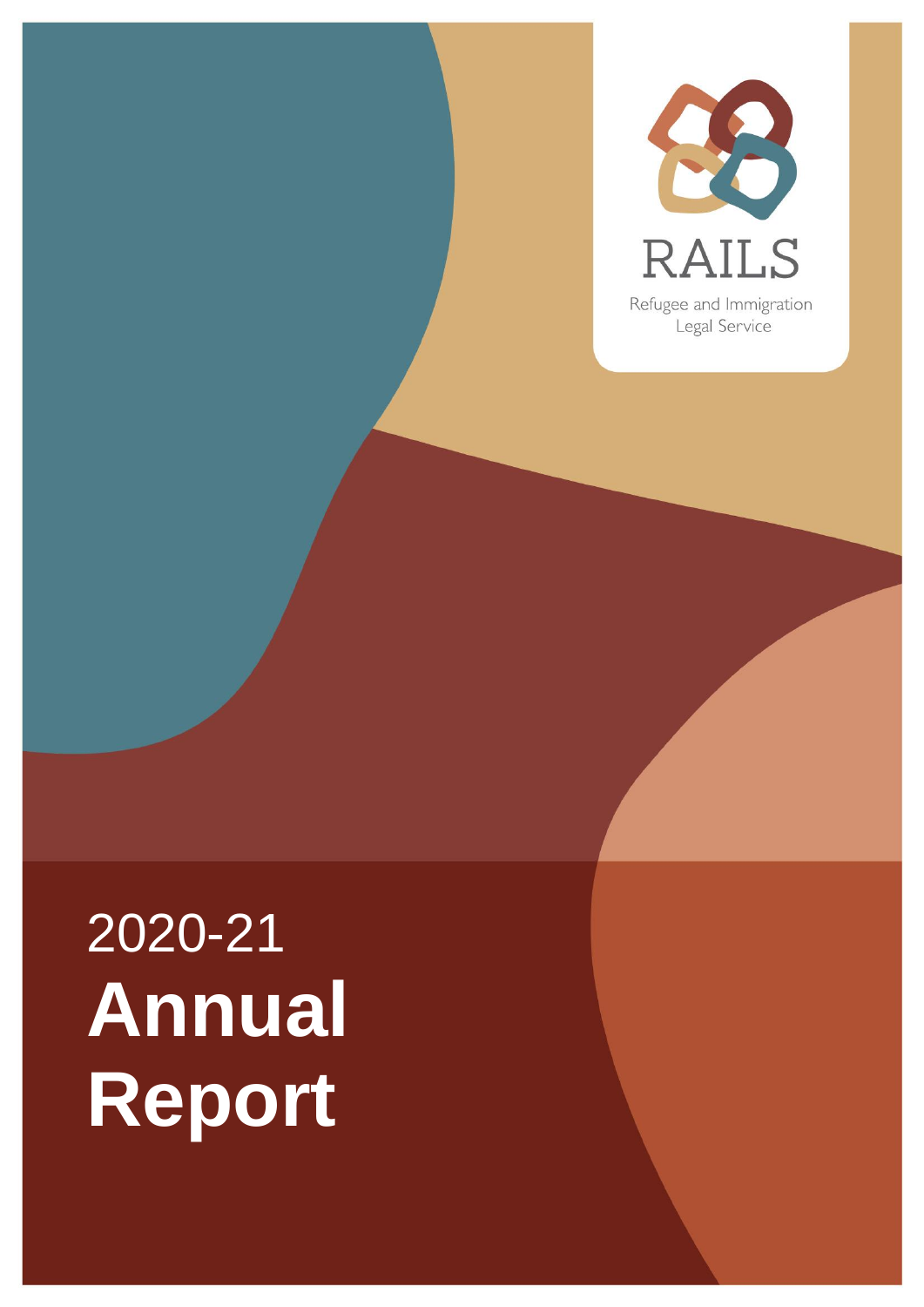# **Welcome**

The Refugee and Immigration Legal Service (RAILS) is a Community Legal Centre (CLC) founded in 1980. For over 40<br>years, RAILS has provided free legal assistance and education in immigration and refugee law. RAILS is the on years, Rails has provided from the spronger and the sprovided free legal assistance and refugee law. RAILS provides services throughout the State and refugee law. RAILS provides services throughout the State in Queensland that specialises in this area of law. RAILS provides services throughout the State.

RAILS works with people who have experienced domestic violence, people who have applied or need to apply for<br>refugee visas in Australia after fleeing violence in their home countries and with refugees who are sponsoring th refugee visit in Australia and  $\alpha$  in Australia and the interest in the sponsoring violence in  $\alpha$  and  $\beta$  are sponsoring the sponsoring their sponsoring their home countries with refugees who are sponsoring the sponso family members, often displaced and fleeing situations of danger, to reunite with them in Australia.

and Not-for Profit Commission



RAILS acknowledges the Traditional Owners of Country<br>throughout Australia, particularly the peoples on whose land we live and work, and their continuing connection to land, waterways and community. We pay our respect to  $\frac{1}{2}$  and their cultures and to Flders past present and them and their cultures and to Elders, past, present and emerging.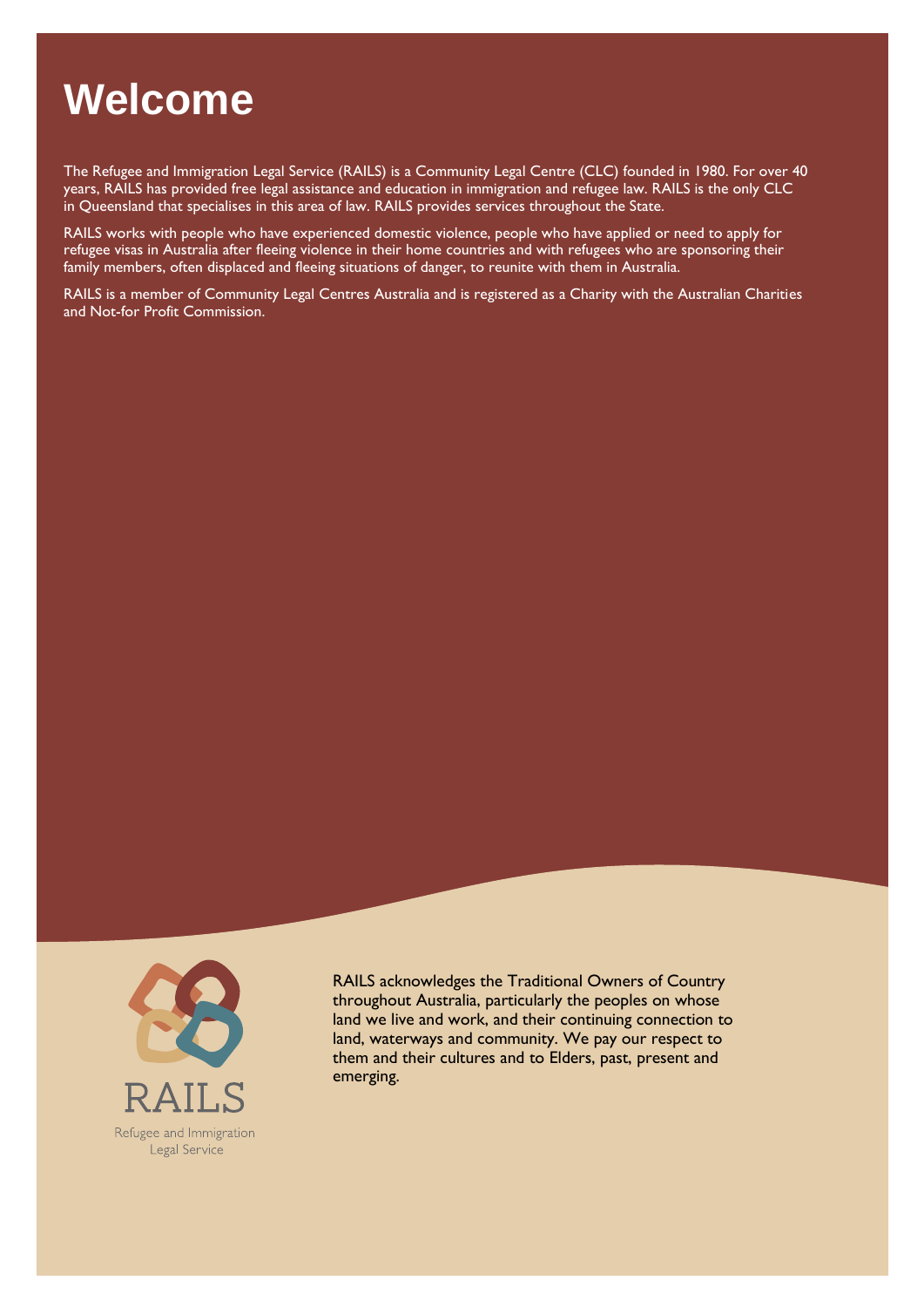### **Contents**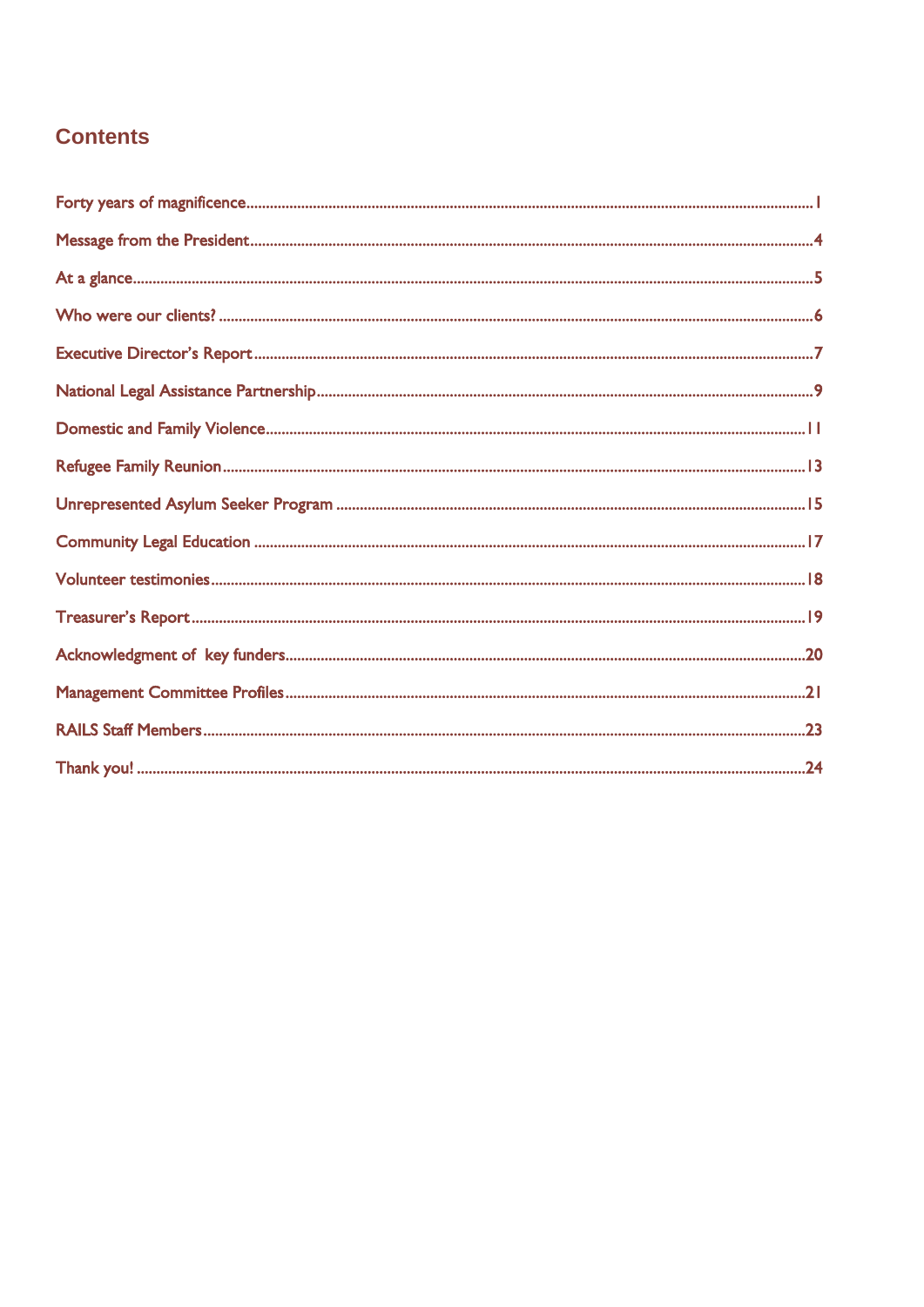# <span id="page-3-0"></span>**Forty years of magnificence**

### Speech by Rob Lachowicz at RAILS 40th Anniversary function, in September 2020

I pay deep respect to the traditional custodians of this land and acknowledge that for thousands of years, First Nations peoples have been living and learning on this land we now call Australia, and that connection has never been broken, nor surrendered. I join in the hope that, in time, the deep injustices of the past will be transformed and we will all share these sacred lands together in peace with justice. I acknowledge also, very dearly, those who have originated from other lands across the seas and who originated formed for the seasonal from the seasonal dust the seasonal dust and who seasonal dust in the seasonal dust in the seasonal dust in the seasonal dust in the seasonal dust in the seasonal dust in the seasonal dus together have formed today's rich multicultural Australia.

Our magnificent work and clients<br>RAILS is a magnificent community legal service, fighting for fair and humane treatment in the legal system for asylum  $\frac{1}{2}$  factor and  $\frac{1}{2}$  and  $\frac{1}{2}$  system for asymmetric system for asymmetric system for asymmetric system for a system for a system for a system for a system for a system for a system for a system for a system seekers, refugees and migrants.

In a complex legal system and ever-changing field<br>of migration law, amid a myriad of never-ending challenges, we work with people through endless intricacies within often tragically shattered lives, battered by brutality and destruction from the horror of war, conflict and violence. horror of war, conflict and violence.

We walk alongside these amazing people. We help them<br>through their struggles. We succeed. And sometimes we fail, feel their pain and the force of a harsh and rigid system straining to cope with millions of people on the move across and within nation's borderlines carved out through history. We're inspired by the magnificent resilience of so many of our clients as they battle the hardships and keep going. We always learn and gain so much from our clients and the work we do within our extraordinary community legal centre.

RAILS is the second oldest community legal centre in Queensland and one of the pioneers in a now vast legal aid structure in Australia, which is at the foundation of the  $\overline{\phantom{a}}$  battle for justice and a fair go for people in this country battle for justice and a fair go for people in this country.

Our magnificent home<br>I've come and gone from RAILS quite a few times, and RAILS is a treasured and honoured workmate and friend for me. I first met RAILS when I was a young lawyer at Legal Aid in the early 1980's when the 'South Brisbane Legal Service' was in its infancy at the Migrant Resource Centre down Boundary Street - I gave volunteer advice and helped with management.

I first started on staff in 1988, when RAILS was still but a child - the early days around the corner from where we are now. We were a generalist service - debts, disputes, discrimination, tenancy and community issues around housing as Expo 88 created Southbank, evicting tenants along the way in this thriving highly multicultural inner city suburb, West End.

We changed our name from South Brisbane Legal Service to 'South Brisbane Immigration and Community Legal Service' in 1991 to more accurately reflect our emphasis on refugee and immigration work, and then changed from 'SBICLS' to 'RAILS' - Refugee and Immigration Legal Service - in 2005, when I was Director. when I was Director.

West End is RAILS home. We've been at 170 Boundary<br>Street for some 15 or more years now keeping our heads  $\frac{1}{2}$  show the leaking water each time it storms heavily above the leading water each time it storms  $\mathbf{f}$ 

# A time capsule of the world's peoples<br>and conflicts

RAILS' clients and work emerged out of our diverse multicultural home and came to reflect a time capsule of  $\frac{1}{2}$  maior wars and conflicts going on around the world

major wars and conflicts going on around the world. In the early days, South Brisbane Legal Service worked with many Vietnamese clients. Around 2000 Vietnamese boat people had arrived in Australia between 1976 and 1981, and then in the 1980's around 8000 Vietnamese migrants arrived each year, with an emphasis on family reunion. A second wave of boat arrivals mostly from Cambodia, Vietnam and southern China arrived from 1989 for around 10 years and RAILS worked with them. 1989 for around 10 years and RAILS worked with them.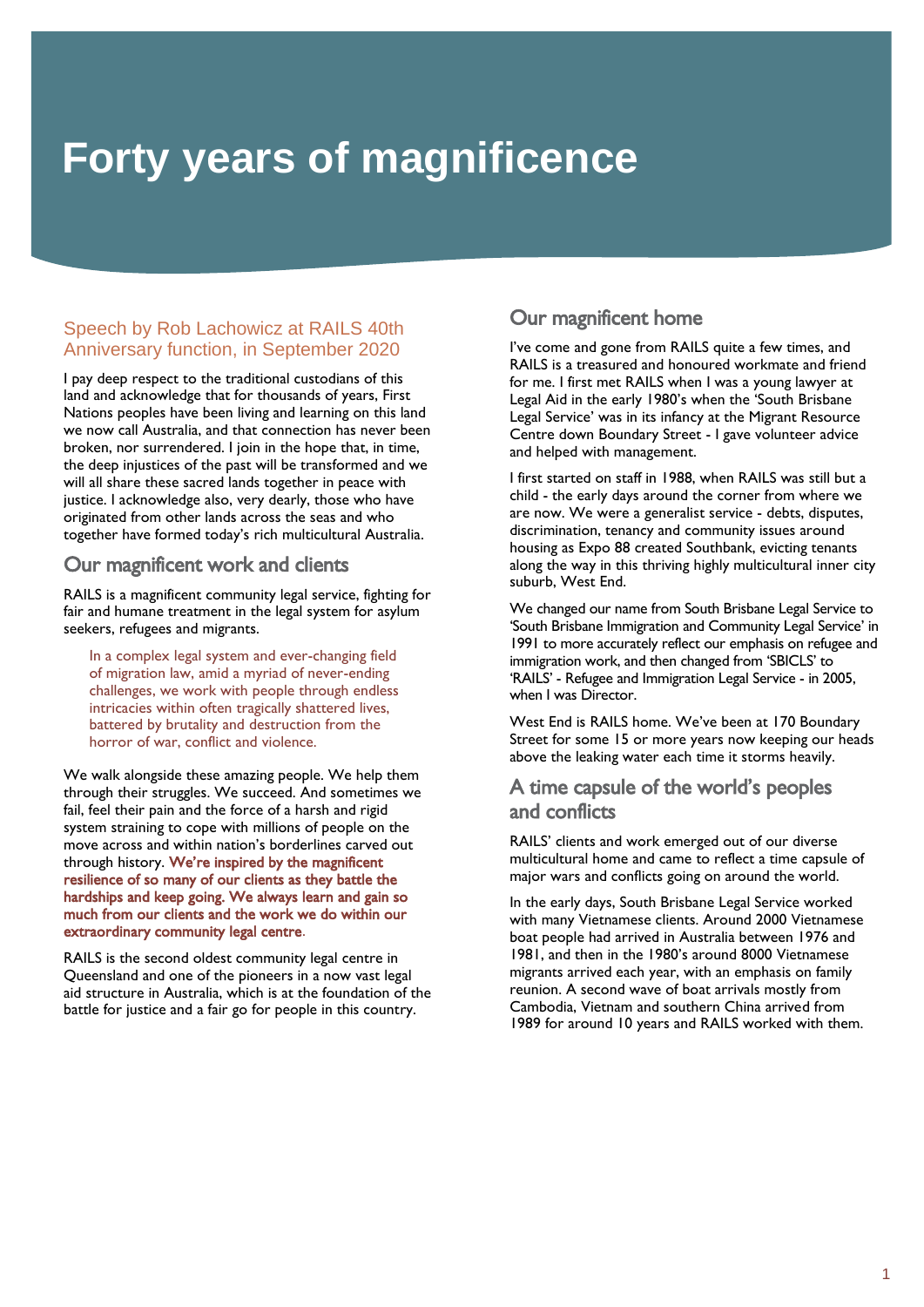# **Continued Forty years of magnificence**

We worked, and continue to work, with clients fleeing conflicts in South America.

In 1989, the Berlin Wall fell, the USSR was beginning to dissolve, and in China there was a growing mood towards democracy. In June 1989, student protests for democracy in Tiananmen Square in Beijing ended in a massacre. Then Prime Minister Bob Hawke wept in front of the nation and, without Cabinet approval, granted extensions of visas for Chinese students. Our Service worked closely with the Chinese community to help regularise status for all students. They eventually got permanent stay around 1993. ar *can*cer 1993.

Battling gigantic law changes<br>After I arrived on staff in 1989, and ever since, there has been swirls and storms of legislative change in the refugee and migration area. Soon after I arrived the codification of the Migration Act started. The Migration Program was divided into three distinct streams - family, skilled and humanitarian - and over time there were major changes in review structures. Visa applications now had to meet strict, specific criteria but the Minister still retained some broad discretions.

broad discretions. Mandatory detention for unauthorised boat arrivals was introduced by the Keating government in 1992 and then extended to all unlawful non-citizens in 1994. The rationale given was that detention would facilitate the processing of refugee claims, prevent de-facto migration and save the cost  $\frac{1}{2}$  refugee claims, prevent decomposition and satisfied the community  $\sim$  locating people in the community.

Temporary Protection Visas were introduced in 1999 by and increasing numbers of refugees, mainly from the Middle East, arriving by boat amid a looming federal election, saw the Howard government introduce offshore processing. The Labor government ended offshore processing in 2008 but introduced it again in 2012 describing it as a short-term policy only. Temporary protection was introduced again in 2013 by the Liberal-National coalition.

The Parliament also passed laws which 'excised' Christmas Island and other places from our 'migration zone' to prevent people applying for protection under Australian law, so that rights that applied to people seeking asylum in law, so that rights that applied to people seeking asylum in Australia would not apply to them.

The harsh, and arguably brutal, refugee policies, treatment and injury caused to asylum seekers and refugees by these policies aimed at deterring others from coming by boat, have had public spotlight for decades and cast a huge shadow on Australia's reputation as a fair and humane country protective of individual human rights. RAILS has undertaken law reform work and advocated in forums and government inquiries for more humane and fair policies in migration and citizenship law and citizenship law.

## rails in the highest courts

RAILS' deeply important work is done on-the-ground in gritty battles with the Department and review tribunals, and occasional federal courts. But we've also danced on the big stage and our important work is illustrated in four key court cases we've been involved in.

### **MAYER - HIGH COURT**

In 1985, when RAILS was a mere 5-year-old child, we headed to the High Court for the first time (MIEA v Mayer (1985) 157 CLR). Mathew Mayer was a political prisoner in his homeland West Papua because of opposition to Indonesian takeover. In 1971 he fled to PNG and then to Australia in 1984, where RAILS' first solicitor Bruce Henry helped him apply for refugee status. apply for refugee status.

The Minister for Immigration refused the application and attempted to stop court scrutiny of the reasons for the decision of the Ministerially-appointed Determination of Refugee Status (DORS) Committee by saying such decisions could not be reviewed. Bruce, a tenacious fighter for justice, took the case to the High Court.  $\sim$  took the case to the  $\sim$ 

A majority of the High Court held in favour of Mr Mayer<br>saying the processes of the DORS Committee could be reviewed along with the ultimate decision by the Minister. Distinguished academic Professor Mary Crock has noted that Mayer's case was pivotal in opening up judicial review of refugee determination and for the rule of law to check uncontrolled Ministerial discretion and challenge dubious government decisions about the lives of people subject to judicial review. judicial review.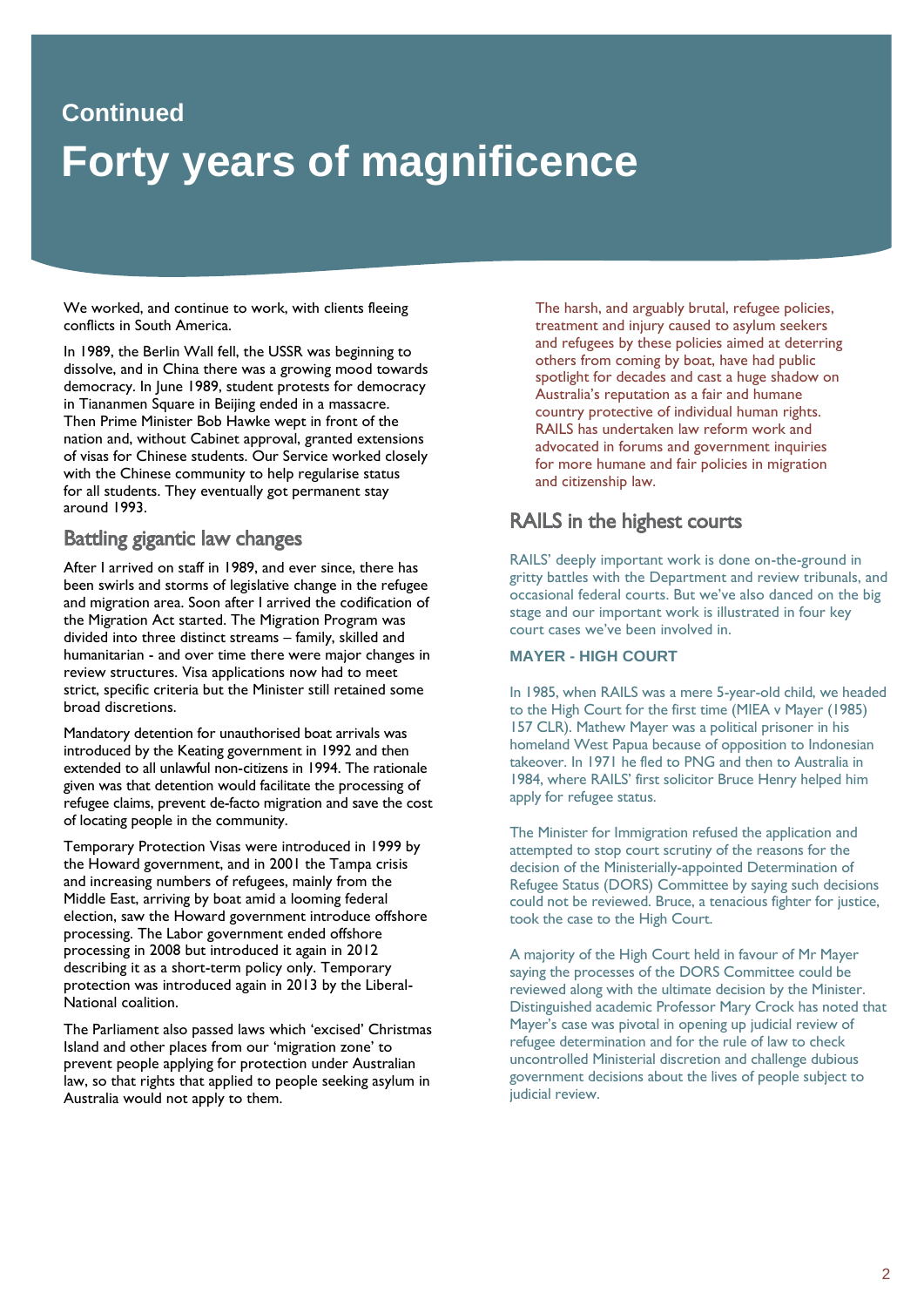# **Continued Forty years of magnificence**

### **SHAW - HIGH COURT**

Jason Shaw arrived in Australia from UK in 1970 as a one-<br>year-old baby, and by the time he was 30, had a long criminal history, mainly property and drug offences, a wife and two children, and was serving 7 years in prison. In 2001, when Shaw was  $31$  he was to be deported. when Shaw was 31, he was to be deported.

RAILS, who had been fighting against government<br>deportations of people who had lived most of their lives in Australia, took on the case, which ended in the High Court (Shaw v Minister for Immigration and Multicultural Affairs [2003]). We argued Shaw was absorbed into the Australian community as he had lived most his life here, so the 'immigration' power couldn't apply. We also relied on a previous High Court case of Patterson, which held that British citizens as 'subjects of the Queen' who arrived here before the Australia Act 1986 held a special status as noncitizens and also non-aliens. Alas, we lost  $4/3$ . Shaw was sent offshore.

### **FEROUZ – FULL FEDERAL COURT**

In 2015, RAILS was awarded the Australian Lawyers<br>Alliance Queensland Civil Justice Award, along with Maurice Blackburn (Murray Watt, now Senator for Queensland), and barristers Mark Steele, Matt Black, Stephen Keim SC and Walter Sofronoff OC (now President of the Queensland Court of Appeal), for a number of legal actions on behalf of a Rohingya baby (Ferouz), including seeking urgent injunctions to stop Ferouz and his family being transferred to Nauru; lodging challenges to the Migration Act to test whether a baby born in Australia to asylum seeker parents was in fact an 'unauthorised maritime arrival': and lodging a citizenship application on behalf of Ferouz. The ultimate outcome was that the then Minister for Immigration Scott Morrison permitted Ferouz and his family, and many more asylum-seeker, Australian-born babies living in detention with their families, to be released from detention and to make their visa applications onshore  $-$  saving hundreds of make the matter of the same their visit of the same of the same search in the same search of the same search of the same is a search of the same is an among the same of the same of the same of the same of the same of the s asylum-seekers from being sent to Nauru and Manus Island.

### **LOVE - HIGH COURT**

Enter the modern era, solicitor Tim Madigan marches into battle with our pro-bono lawyer army taking on the might of the Commonwealth in the most divinely named law case ever, 'Love and the Commonwealth' (Love v  $Commonweakth$   $2020$  HCA 3)  $\sum_{i=1}^{n}$ 

This is a fascinating case that confirmed the unique position<br>of Aboriginal people in Australia and is a powerful confirmation of the recognition by the common law of the spiritual connection between Aboriginal Australians and this country, their traditional lands. It means that Aboriginal Australians can't be described as 'aliens' under the Constitution, and cannot be deported, even though they're not citizens defined by the imposed legal system. They, unlike in Shaw's case, can fit into a category of non-citizen and non-alien.

It was a close 4/3 decision of the High Court. The majority said, in essence, that despite being born in another country, an Aboriginal Australian, as determined via the Native Title Act 1993, cannot be said to belong to another place. Love's Act 1993, cannot be said to belong to another place. Love to be<br>case is magnificent but fragile. It may be overturned case is magnificent, but fragile. It may be overturned.

I think it is key to our development as a nation<br>and to the relationships between all the peoples of Australia, that we strive for '*Makaratta'* as expressed in the *Uluru Statement from the Heart* - the coming together after a struggle, and an agreement for a fair and truthful relationship that will bring a better future. And at the heart of RAILS work, and in a sense at the foundation of The first work, and in a sense at the redination of the foundation of all lawyer's work, is *Makaratta*.

# **Magnificent staff and volunteers<br>From the start, RAILS has been in the trenches fighting**

the good fight on the ground and to the highest court in hugely significant issues for people lives, and the life of the nation. All this is made possible by the extraordinary hard work, dedication, toil and tears of the amazing staff, management and volunteers of RAILS. You are all part of a proud tradition of community legal services striving for justice for those most in need. Thank you. May your good works and magnificent hearts beat strongly forever.<sup>1</sup>



*<sup>1</sup> This speech has been edited to fit within RAILS Annual Report Guidelines.*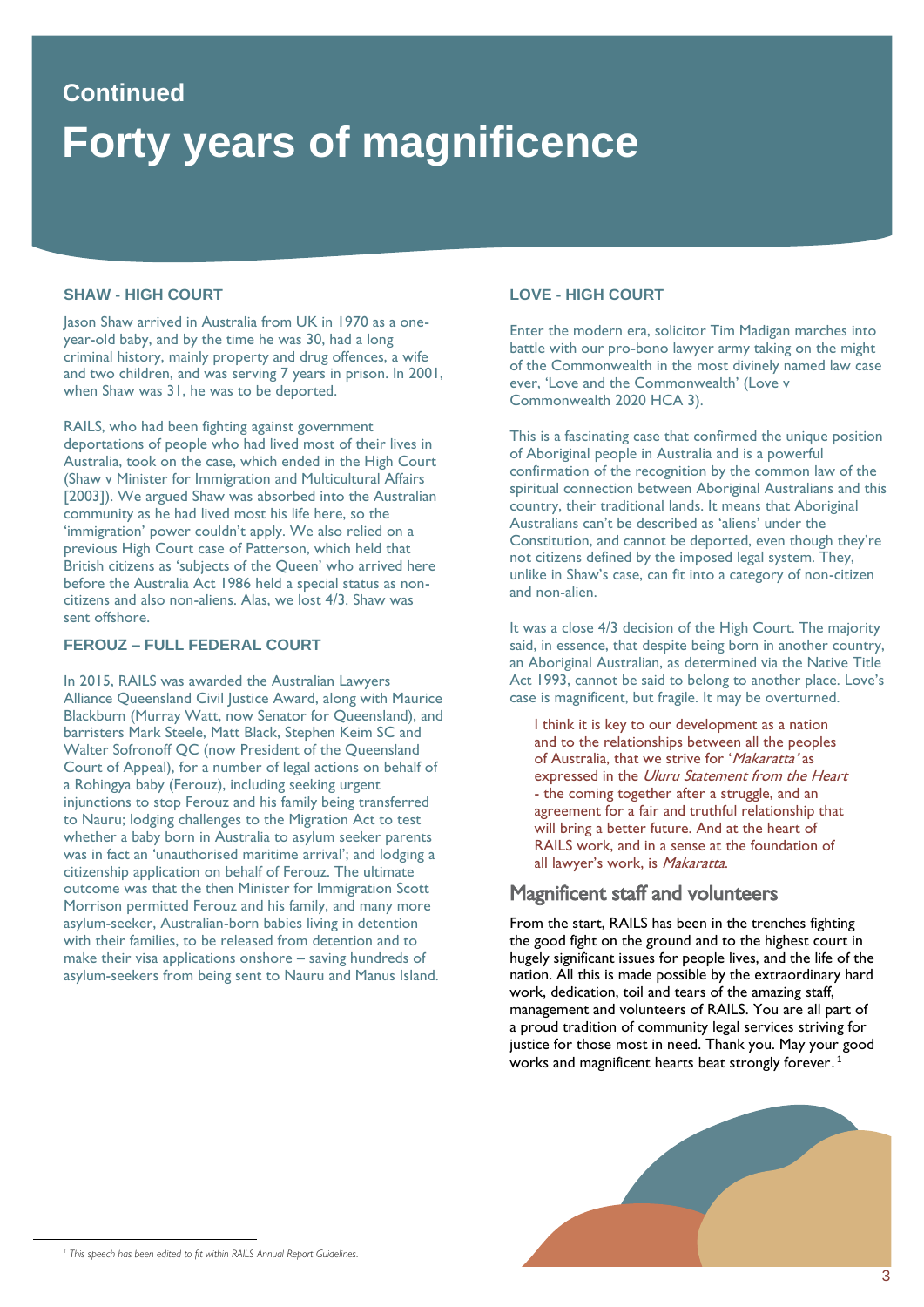# <span id="page-6-0"></span>**Message from the President**

In late August 2001, a container ship, the  $MV$  Tampa, rescued over 400 asylum-seekers from a sinking boat in international waters near Christmas Island.<sup>2</sup> Most of those asylum-seekers were fleeing from Afghanistan and some described the Taliban's "wave of terror".<sup>3</sup> That was, of course, only weeks before the September 11 terror  $\frac{1}{2}$  attacks and the US's subsequent invasion of Afghanist attacks and the US's subsequent invasion of Afghanistan.

Almost 20 years later, in the 2021, a literal comp<sub>rement</sub>, and<br>*MV Polaris*, docked lawfully at Townsville.<sup>4</sup> With less<br>controversy, but not without drama, a number of its cre controversy, but not without drama, a number of its crew<br>fled the ship and were taken into hotel quarantine. According to news reports, they told Australian Border Force officers they feared returning to Pakistan, mostly because of a fear of the Taliban. Hardly an irrational fear  $$ the BBC reports a surge in violence from the Taliban's "ideological twin" in Pakistan throughout 2021.<sup>5</sup>

Around the same time, as the US began withdrawing its presence from Afghanistan, the Taliban quickly began taking control of that country. By 14 August 2021, the Taliban had taken the city of Mazar-i-Sharif and then, the next day, it seized the capital of Kabul, thereby securing all but complete control of Afghanistan.

Of course, for the clients of RAILS, events like these are not 'the news'. These events are their lived experience; their ongoing life circumstances. RAILS has been proud to deliver support to so many clients from a range of backgrounds, including those affected by the crisis in Afghanistan. Indeed, in the two weeks following the fall of Kabul, RAILS received 650 requests for assistance from the Afghan community in Oueensland. Notwithstanding this historical demand on RAILS resources, our team also continued to deliver the other important programs to RAILS clients. RAILS clients.

The Management Committee recognises and is grateful for the tireless and dedicated work of the entire RAILS for the tireless and dedicated work of the entire RAILS team throughout the course of 2021, including staff, volunteers and partners. The work and commitment of those who have contributed to RAILS' endeavours is beyond a 'job'; it is an exemplar of the community and public service ideals that should be inherent in  $\frac{1}{2}$  services<sup>2</sup> 'legal services'.

The Management Committee offers its thanks to:

- The RAILS leadership team: Kylie McGrath (Executive Director / Principal Solicitor), Noel Reeves (Senior<br>Supervising Solicitor), Susan Hogarth (Senior Supervising Solicitor), Susan Hogarth (Senior Supervising Solicitor).
- RAILS staff and volunteers, including our solicitors, migration agents, and organisational and support team.
- Our pro bono partners and networks.
- Our funding supporters, including the Queensland<br>Department of Justice and Attorney-General (particularly its support in relation to the Afghanistan crisis), the Commonwealth Attorney General's Department, the Commonwealth Department of Home Affairs, Multicultural Affairs Queensland, Legal Aid  $\alpha$  are  $\alpha$  and  $\alpha$  are  $\alpha$  and  $\alpha$  are  $\alpha$  are  $\alpha$   $\beta$  are  $\alpha$ Queensland and Queensland Presentation Sisters.
- All those who have given so generously through<br>individual donations.

From an organisational perspective, I thank our former Executive Director Ms Malathi Kanagasabapathy and I formally welcome Ms Kylie McGrath to her role as Executive Director and Principal Solicitor. Kylie took the role on an acting basis from March 2021 and later accepted the Management Committee's offer of a permanent appointment. Kylie's history with RAILS dates back to 2008 and we now look forward to supporting Kylie's stewardship of the organisation as she leads it into the future. the future.

<sup>2</sup> See Victorian Council for Civil Liberties Incorporated v Minister for Immigration & Multicultural Affairs [2001] FCA 1297.

*<sup>3</sup>* See *[<https://www.theguardian.com/australia-news/2021/aug/22/the-tampa-affair-20-years-on-the-ship-that-capsized-australias-refugee-policy>](https://www.theguardian.com/australia-news/2021/aug/22/the-tampa-affair-20-years-on-the-ship-that-capsized-australias-refugee-policy).* 

*<sup>4</sup>* See *[<https://7news.com.au/lifestyle/health-wellbeing/pakistani-crewman-in-police-custody-after-jumping-ship-at-townsville-port-c-2742381>](https://7news.com.au/lifestyle/health-wellbeing/pakistani-crewman-in-police-custody-after-jumping-ship-at-townsville-port-c-2742381).* 

*<sup>5</sup>* See *[<https://www.bbc.com/news/world-asia-58891613>](https://www.bbc.com/news/world-asia-58891613).*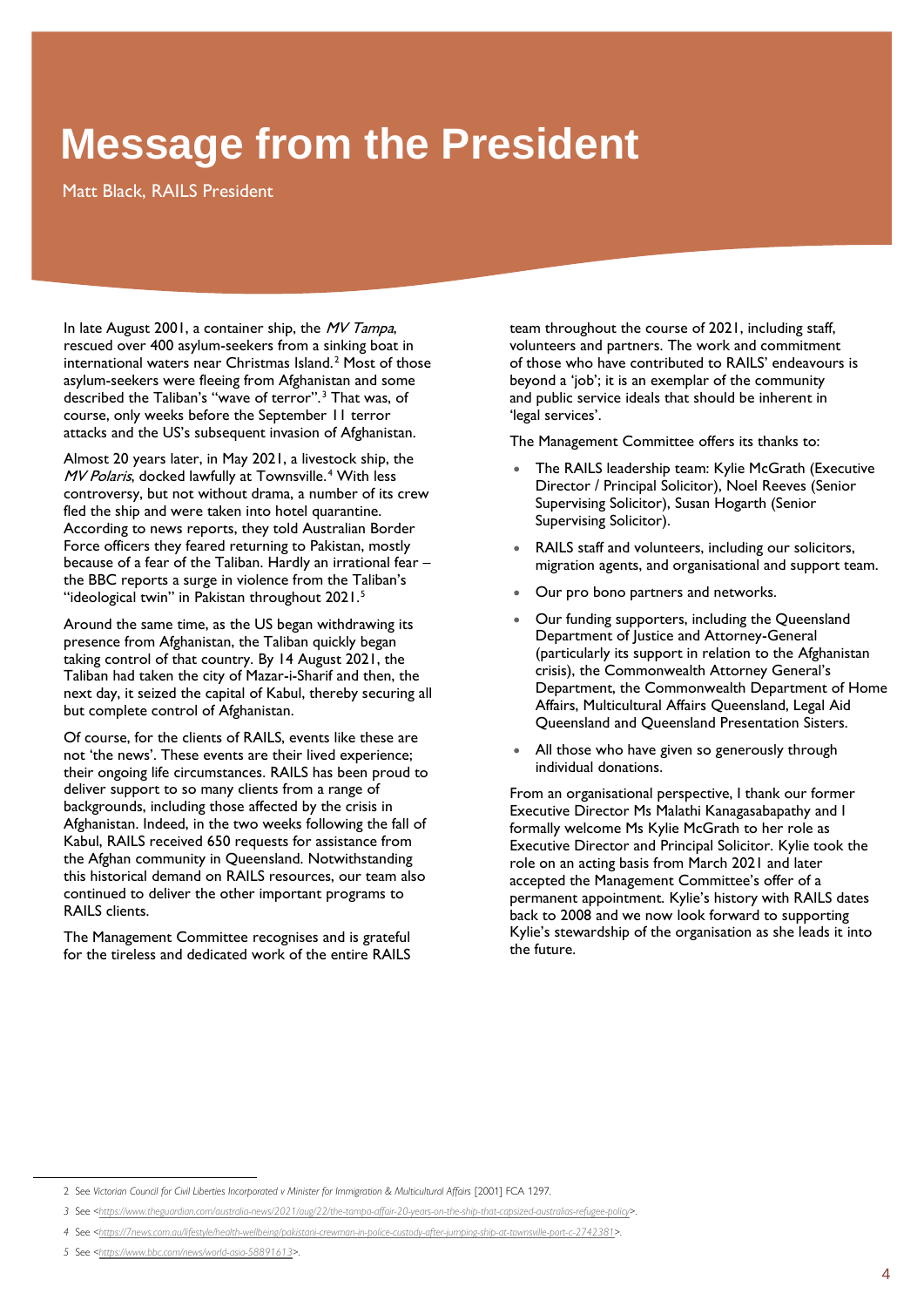<span id="page-7-0"></span>

This was only possible thanks to support from…

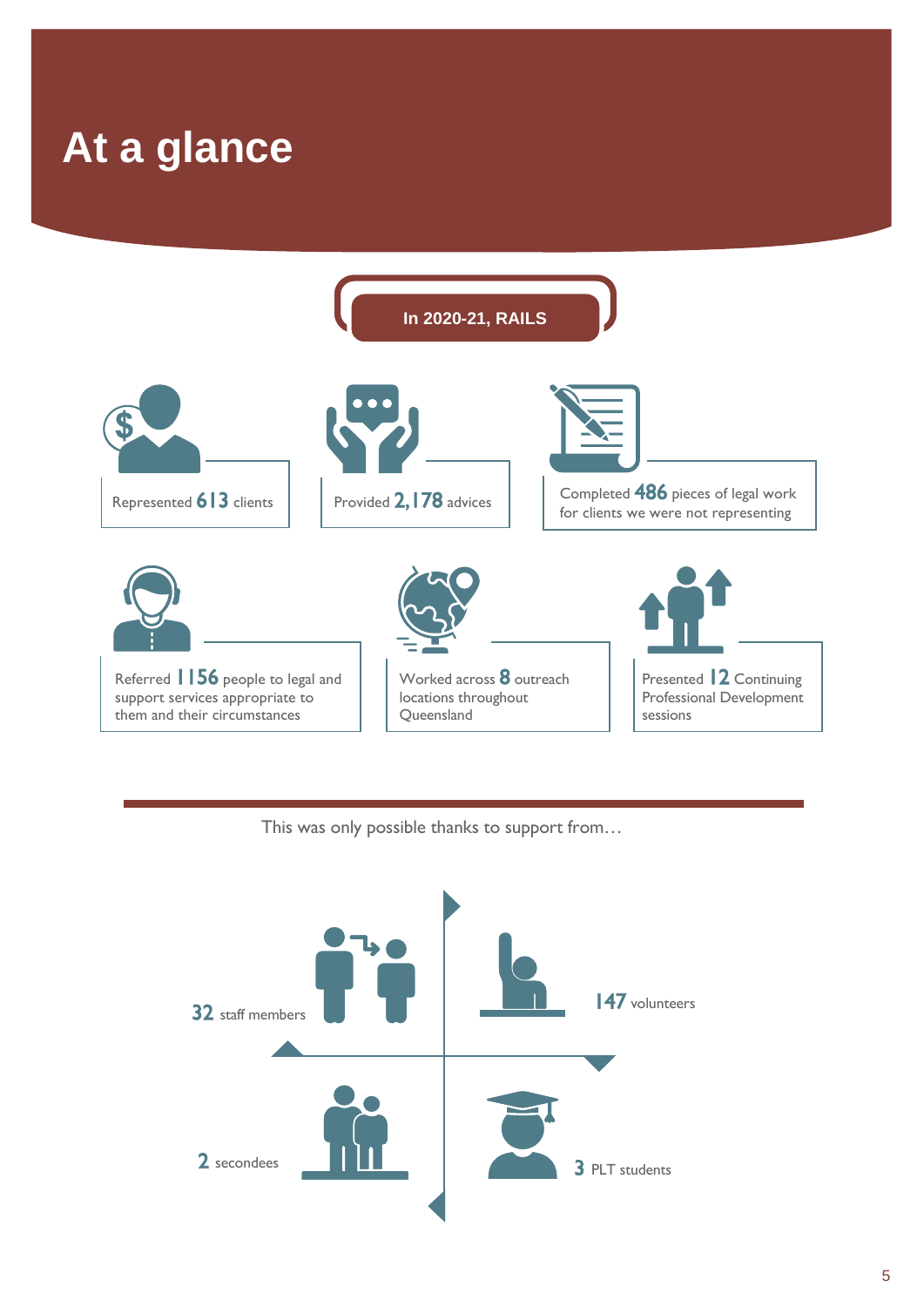# <span id="page-8-0"></span>**Who were our clients?**

### **In 2020-21, RAILS helped 1727 people from 111 countries.**



### 2020-21 RAILS Clients Top 25 Countries of Origin'

- I. Iraq
- 2. Papua New Guinea
- 3. Iran
- 4. Congo, Democratic Republic of
- 5. Afghanistan
- 6. Myanmar
- 7. Eritrea
- 8. Sri Lanka
- 9. Ethiopia
- 10. Syria
- 11. India
- 12. Philippines
- 13. China (excludes SARs and Taiwan)
- 14. Pakistan

**Our clients came from**: Iraq, Papua New Guinea, Iran, Democratic Republic of Congo, Afghanistan, Myanmar, Eritrea, Sri Lanka, Ethiopia, Syria, India, Philippines, China (excludes SARs and Taiwan), Pakistan, Vietnam, Somalia, Bangladesh, Colombia, Sudan, Fiji, Brazil, England, Indonesia, Burundi, South Sudan, Bhutan, Central African Republic, Malaysia, Thailand, Japan, United States of America, Republic of Congo, New Zealand, Chile, Nepal, Nigeria, Taiwan, Solomon Islands, Russian Federation, Rwanda, Zimbabwe, Australia, Germany, Hong Kong (SAR of China), Liberia, South Africa, Canada, Lebanon, of China), Liberia, Cambodia, Caech Republic, F  $T_{\text{max}}$   $T_{\text{max}}$ ,  $T_{\text{max}}$   $T_{\text{max}}$   $T_{\text{max}}$   $T_{\text{max}}$   $T_{\text{max}}$   $T_{\text{max}}$ 



15. Vietnam 16. Somalia 17. Bangladesh 18. Colombia 19. Sudan

- 20. Fiji
- 21. Brazil
- 22. England
- 23. Indonesia 24. Burundi
- 25. South Sudan

Ghana, Kenya, Argentina, Cuba, Italy, Morocco, Palestine, Ireland, Democratic People's Republic of North Korea, Republic of South Korea, Libya, Mexico, Qatar, Samoa, Saudi Arabia, Serbia, Sierra Leone, Singapore, Spain, Tonga, Turkey, Uganda, Ukraine, United Arab Emirates, Albania, Bahamas, Belgium, Bolivia, Bosnia and Herzegovina, Bulgaria, Dominican Republic, El Salvador, Finland, France, Gaza Strip and West Bank, Greece, Guinea, Honduras, Israel, Jordan, Kuwait, Kyrgyzstan, Mauritius, Mongolia, Mozambique, Netherlands, New Caledonia, Peru, Scotland Slovenia, Sweden, Switzerlands, Netherlands, Netherlands, Netherlands, Netherlands, N Caledonia, Peru, Scotland, Slovenia, Sweden, Switzerland

of our legal services were r<br>to clients to clients who had no income?<br>F

<sup>6</sup> Financial disadvantage data for all representation services closed in 2020-21

<sup>7</sup> Data for all legal services provided in 2002-21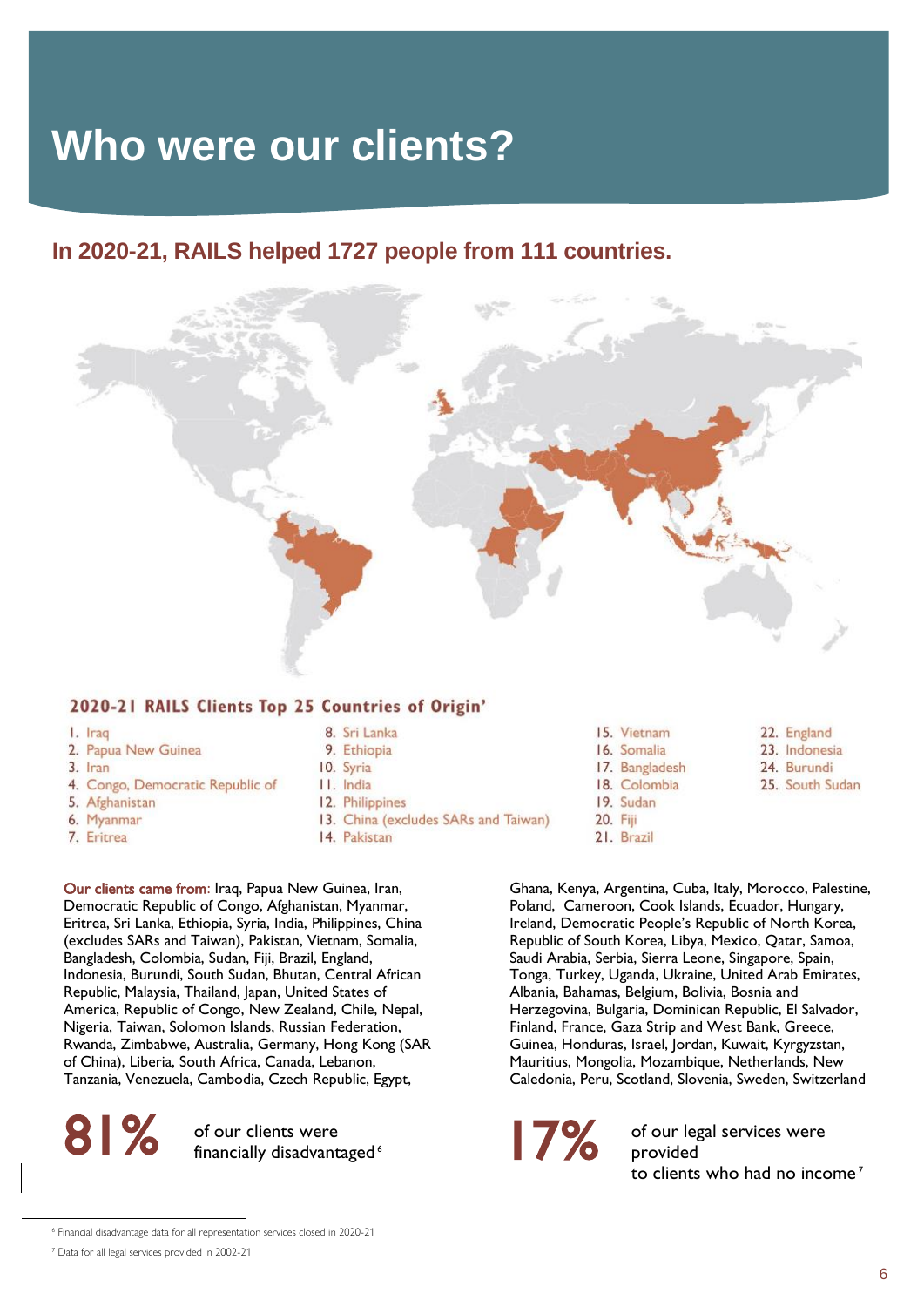# <span id="page-9-0"></span>**Executive Director's Report**

Kylie McGrath, Executive Director and Principal Solicitor

Let's be honest, it's been an incredibly tough year. It feels impossible to stand still, to draw breathe. The ground beneath us is always moving and our clients continue to be targeted by policies, practices, laws and systems which are stacked against them while they are simultaneously  $\frac{1}{2}$  being disproportionately impacted by the pandemic  $\mathbf{b}$  disproportional by impact by the panel minimized by  $\mathbf{b}$ .

The pandemic continues to impact our work, our staff and our clients. We have faced multiple snap lockdowns and periods of heightened COVID19 risk and have regularly transitioned our work with clients from face to face, to semi or fully remote and back again. Our staff and volunteers have been in lock down, home and hotel quarantine, been close contacts of COVID19 cases, been separated from close family overseas and have had less opportunity to build spaces for self-care outside of work. opportunity to build spaces for self-care outside of work.

Our clients have experienced family violence more often and more severely than before the pandemic. Those seeking refugee family reunion have been devastated by the closure of Australia's borders and the suspension of humanitarian arrivals at the very time that their fears for family overseas are at their height. Those applying for protection in Australia have been required to choose between having their applications placed on hold indefinitely or participating in their crucial protection visa intermitely or participating in their crucial protection vical<br>interview by telephone or video conferencing  $\sum_{i=1}^{n}$  interview by  $\sum_{i=1}^{n}$ 

More broadly, many have lost work, or have needed to maintain work in sectors in which the risk of being exposed to COVID19 is disproportionately high. They have faced additional barriers to accessing services as a result of their limited access to technology, with systems knowledge and the ability to communicate effectively by  $k$  dependence becoming increasingly important to such access telephone becoming increasingly important to such access. Despite this, there has been almost no reprieve from<br>immigration policies, practices, laws and systems targeted against them. Those who have experienced family violence continue to be required to show extensive evidence of their relationship and experience of violence in their applications for partner visas. They continue to be retraumatised by interviews with Independent Experts and are the subject of Independent Expert reports that deviate dangerously far from best practice and accepted legal definitions of family violence, consent and rape. Some asylum seekers who have arrived by boat continue to live in the community unlawfully without access to Medicare or work rights despite their best efforts to renew their bridging visas. Others, who have been returned from Manus Island or Nauru, continue to have no option to settle in Australia despite being found to be refugees. Those who hold temporary forms of protection continue to be permanently denied their right under international to be permanently denied their closest family members law to be reunited with their closest family members.

For some, it has been too much and we have had more clients suicide this year than any other recent year. This is the heaviest of the tolls of these deliberate policies borne by clients, their families and communities and, in turn, by our volunteers, staff and service.

Faced with these challenges, RAILS staff have worked tirelessly alongside our clients to achieve what can be achieved within the constraints of the system. Many permanent partner visas were granted based on the family violence provisions. Cancelled refugee visas were reinstated. Refugee family reunion was achieved in the most compelling of circumstances. Plane arriving asylum seekers received permanent protection. Boat arriving asylum seekers received temporary protection for the first time after years of having their cases refused by the Department, review bodies and courts.

We were extremely fortunate this year to be led within the staff team by Malathi Kanagasabapathy from April 2020 to March 2021. Mal had a strong vision for the organisation and supported and listened to the team. She led us through a strategic planning process and transitioned our IT, fundraising and staffing structure to transition our IT, fundraising and stating structure to be misse better serve the organisation. She continues to be missed.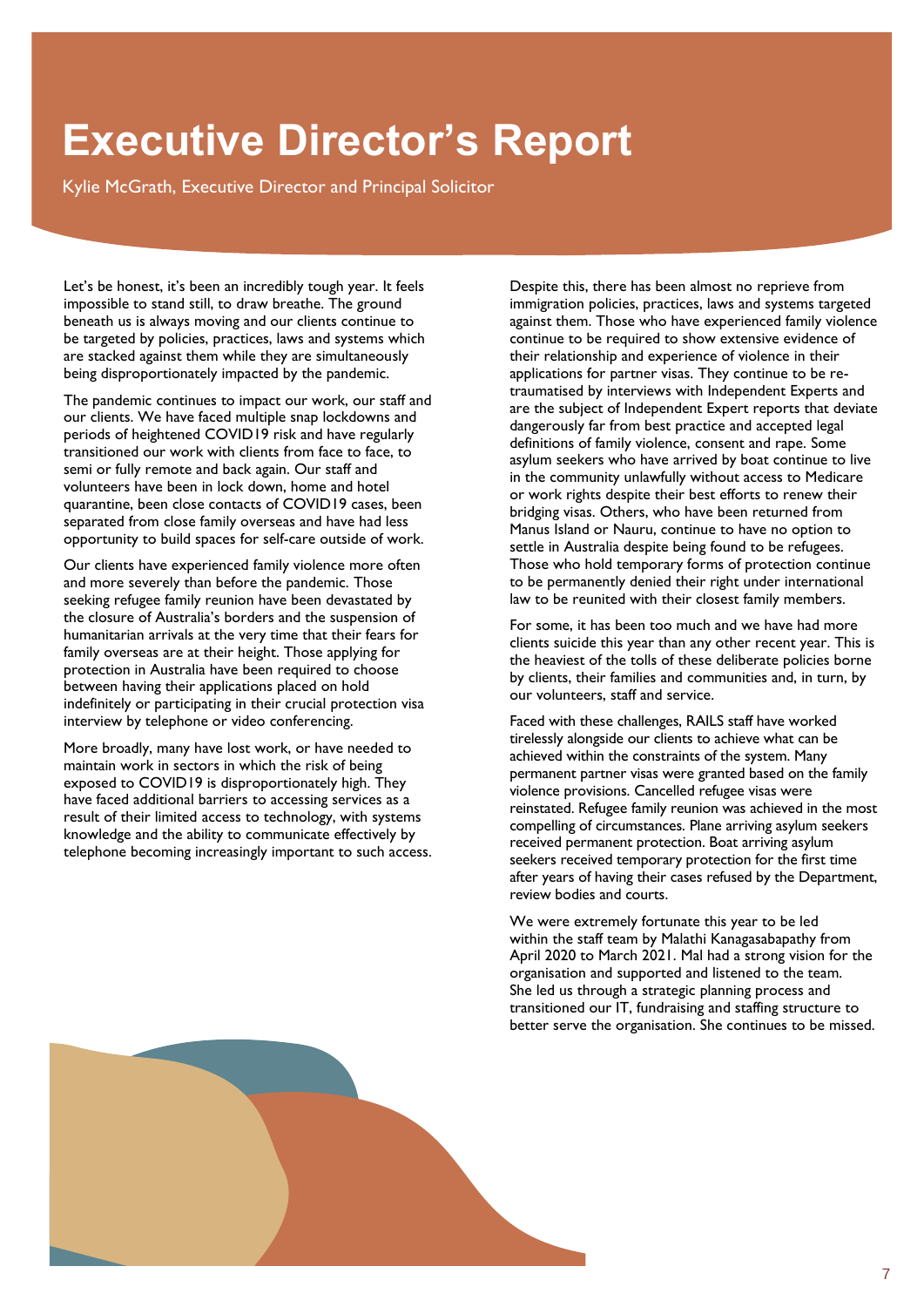### **Continued**

# **Executive Director's Report**

This year also saw Noel Reeves, Susan Hogarth (Senior and Cristina Prieto (Operations Manager) step into leadership roles in the organisation. I would like to extend my deepest thanks to all those who have carried leadership roles within the staff team this year and to acknowledge the time, energy, commitment, and expertise achaire integer are anne, energy, commitment, and expertise

that this requires. I would also like to thank the volunteers who make up our Management Committee for providing strategic our management committee for the committee for the strategies of the strategies of the strategies of the strategies of the strategies of the strategies of the strategies of the strategies of the strategies of the strategie  $\alpha$  and  $\alpha$  and  $\alpha$  are  $\alpha$  and  $\alpha$  are  $\alpha$  throughout the  $\alpha$ 

In many ways, the year has been long and hard. I would like to sincerely thank every staff member at RAILS for finding it within themselves, during a pandemic, to show up every day for our clients. We work towards a day when our national asylum and refugee law, practice and when our national asylum and refugee law, practice and policies and our treatment of migrants experiencing family violence are something that we can be proud of. Where refugee and immigration legal centres can be a light touch, guiding clients through a fair system that safeguards their rights and dignity and does no harm. Until then, each individual battle must be hard-fought and those battles are not without cost to the staff involved in waging them.

I would like to thank all our volunteers, pro bono partners, community partners, individual donors, funders and the State government for the strength, time, resources and support that you lend to us in these battles and in broader fight of justice and systems reform and in broader fight of  $\mathbf{g}$  is  $\mathbf{g}$  in the system reform.

Finally, I would like to thank our clients for the privilege of their trust and all that they share with us. We are inspired by your resilience and achievements. We are driven by the injustice perpetrated against you by our immigration  $\frac{1}{2}$  in  $\frac{1}{2}$  in  $\frac{1}{2}$  in  $\frac{1}{2}$  in  $\frac{1}{2}$  in  $\frac{1}{2}$  in  $\frac{1}{2}$  in  $\frac{1}{2}$  in  $\frac{1}{2}$  in  $\frac{1}{2}$  in  $\frac{1}{2}$  in  $\frac{1}{2}$  in  $\frac{1}{2}$  in  $\frac{1}{2}$  in  $\frac{1}{2}$  in  $\frac{1}{2}$  in  $\frac{1}{2}$  in  $\frac{1}{2}$  is a sequence of  $\frac{1}{2}$  sequence of  $\frac{1}{2}$ 

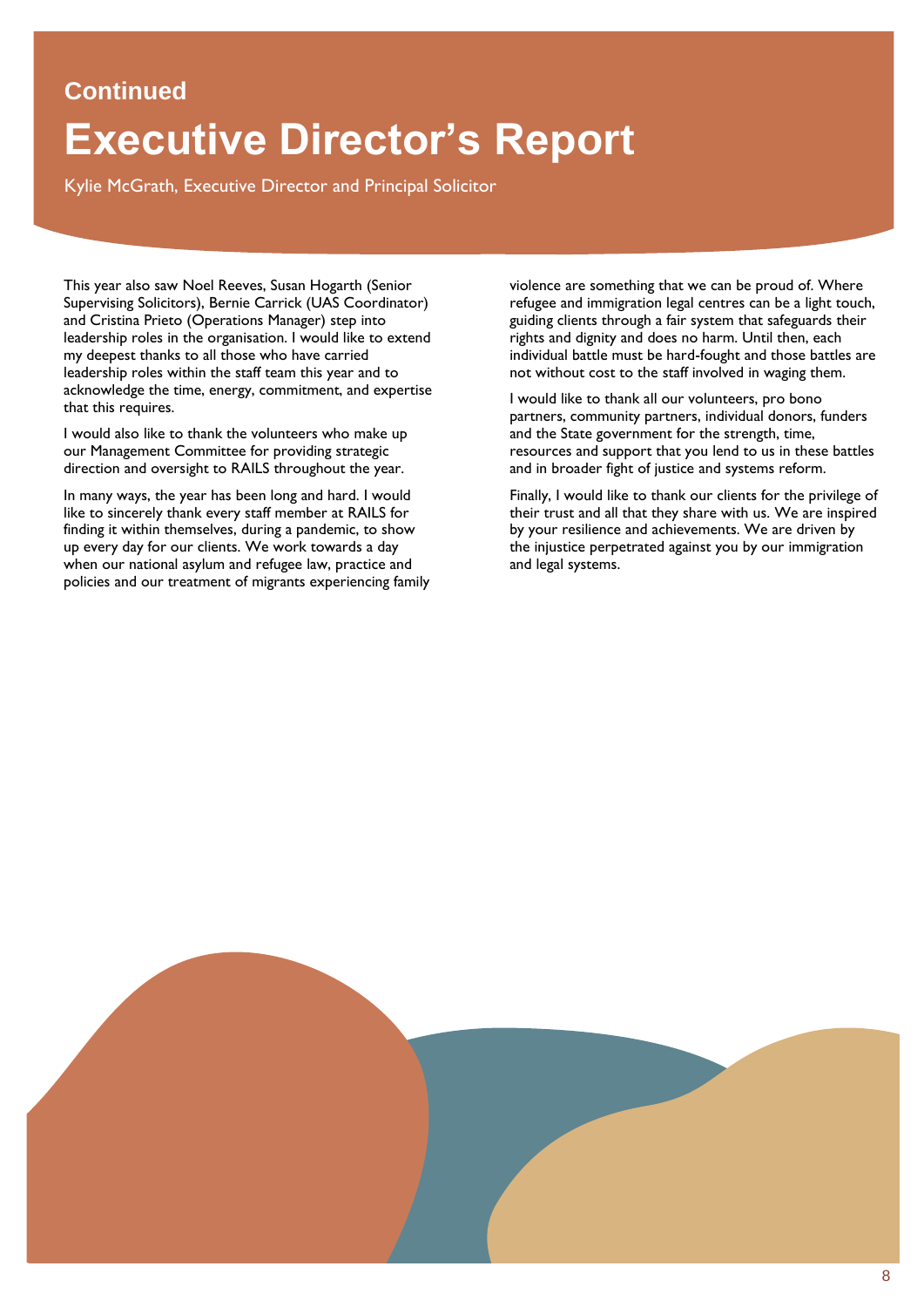# <span id="page-11-0"></span>**National Legal Assistance Partnership**

RAILS' most significant source of funding is the National<br>Legal Assistance Partnership (NLAP), encompassed under the National Strategic Framework for Legal Assistance (NSFLA) of the Commonwealth and State Governments. This year, the NLAP funding cycle moved from a threeyear cycle to a five year one. This has provided further stability to these core areas of our work. stability to these core areas of our work.

As in previous years, NLAP funding has allowed RAILS to provide immigration advice and assistance to planearriving asylum seekers, as well as to clients on temporary visas who have experienced family violence. This work is often life changing. Australia's migration system is complex and people in these circumstances experience multiple layers of disadvantage. Having access to an experienced lawyer who can explain to clients how they can find and remain in safety is of utmost importance. remain in safety is of utmost importance.

This year RAILS was able to extend its core funding to two additional areas of practice. First, we established a visa cancellation practice. Visa cancellation and integrity measures are increasingly a focus of the Department of Home Affairs. Whole communities have been living in fear of their visas being cancelled and this fear has been a disincentive to many in applying for Australian citizenship. RAILS' cancellation practice is now able to assist those holding (or who have held) refugee and humanitarian visas holding (or who have held) religion and humanitarian views<br>whose visas have been cancelled or may be cancelled due

to identity, integrity or consistency matters. We are very pleased that within this first year of practice, we have already been able to successfully represent a former refugee visa holder to have his visa re-instated through the Administrative Appeals Tribunal process.

Second, this year we were able to secure core funding for our TPV/SHEV Expiry Clinic. This pro-bono clinic ensures that those who have already been found to be refugees can access legal assistance in re-applying for a new refugee visa before their temporary refugee visa expires. Core funding for this clinic is a welcome relief after years of sustaining the clinic on shorter term funding. sustaining the clinic on shorter term funding.

Later in the financial year, RAILS received both further funds under the NLAP agreement to respond to the impact of COVID19 in the community, especially in relation to people experiencing domestic and family violence, and funds from the Queensland government to respond to the legal needs of those recently released from immigration detention. We are particularly grateful to the Queensland government for its ongoing commitment to the most vulnerable asylum seekers and migrants in the State and to funding the emerging legal needs that arise from the frequent changes in law, policy and practice in this area. and practice in this area.

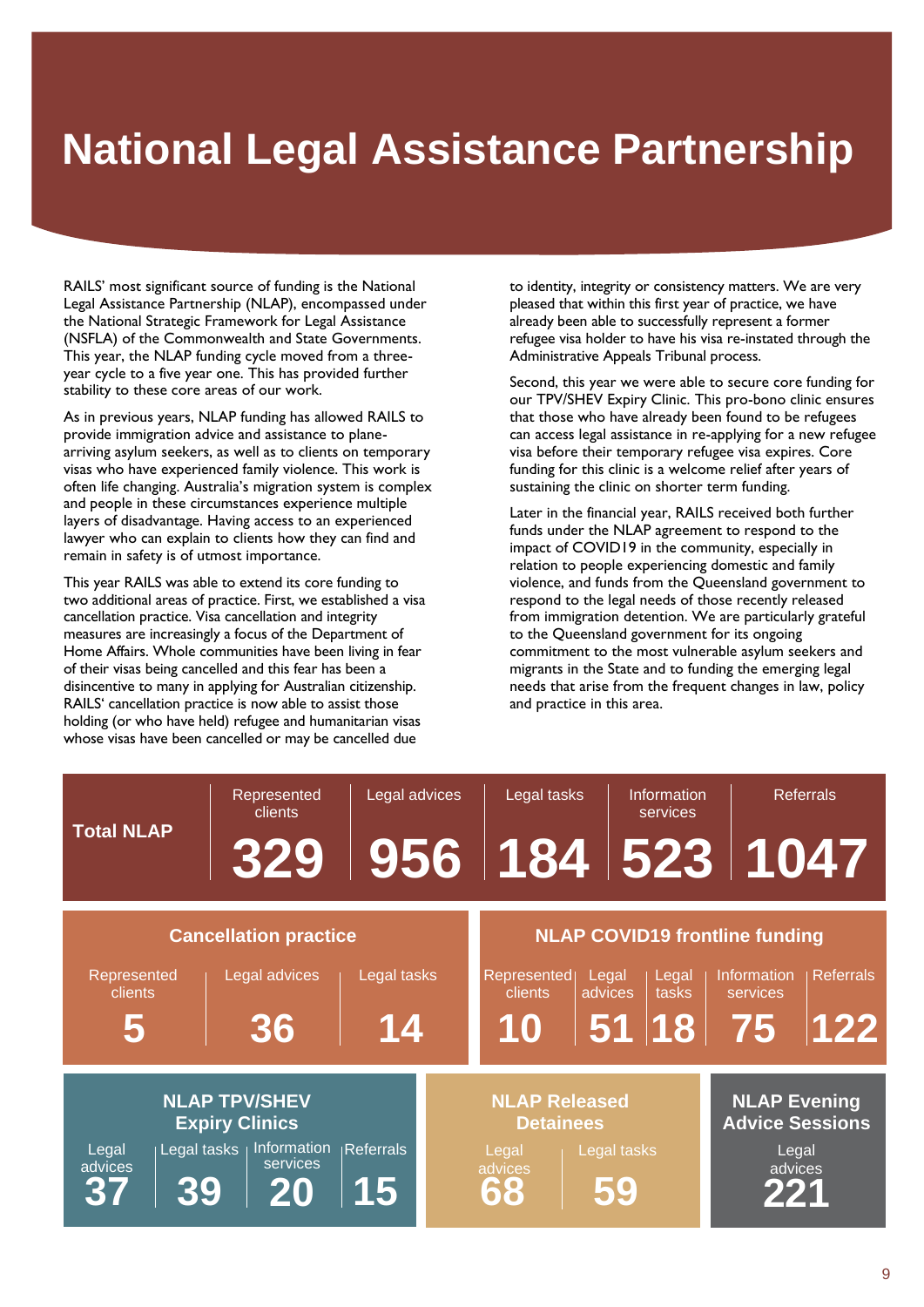### **NLAP CLIENT SURVEY**

In May 2020, RAILS carried out a client survey for clients who had been assisted under NLAP funds. The below show the In May 2020, Railway 2020, Railway 2020, Railway 2020, Railway 2020, Railway 2020, Railway 1999, Railway the below show the below the below the below the below the below the below the below the below the below the below th



'RAILS is amazing, really understand regardless of race, sexuality, colour, religion, or anything else. Very good cultural awareness training. Has helped me greatly'.

'You have helped me tremendously. I am very grateful for their assistance. They have really looked out for us and helped us to access other important services, like housing, food, and financial support. Cannot thank you enough'.

'Everything very easy, very helpful, any questions answered promptly, very happy with the services'.

'Thank the organisation, make me feel not alone, provide me options, and give advice, interpreter was great'.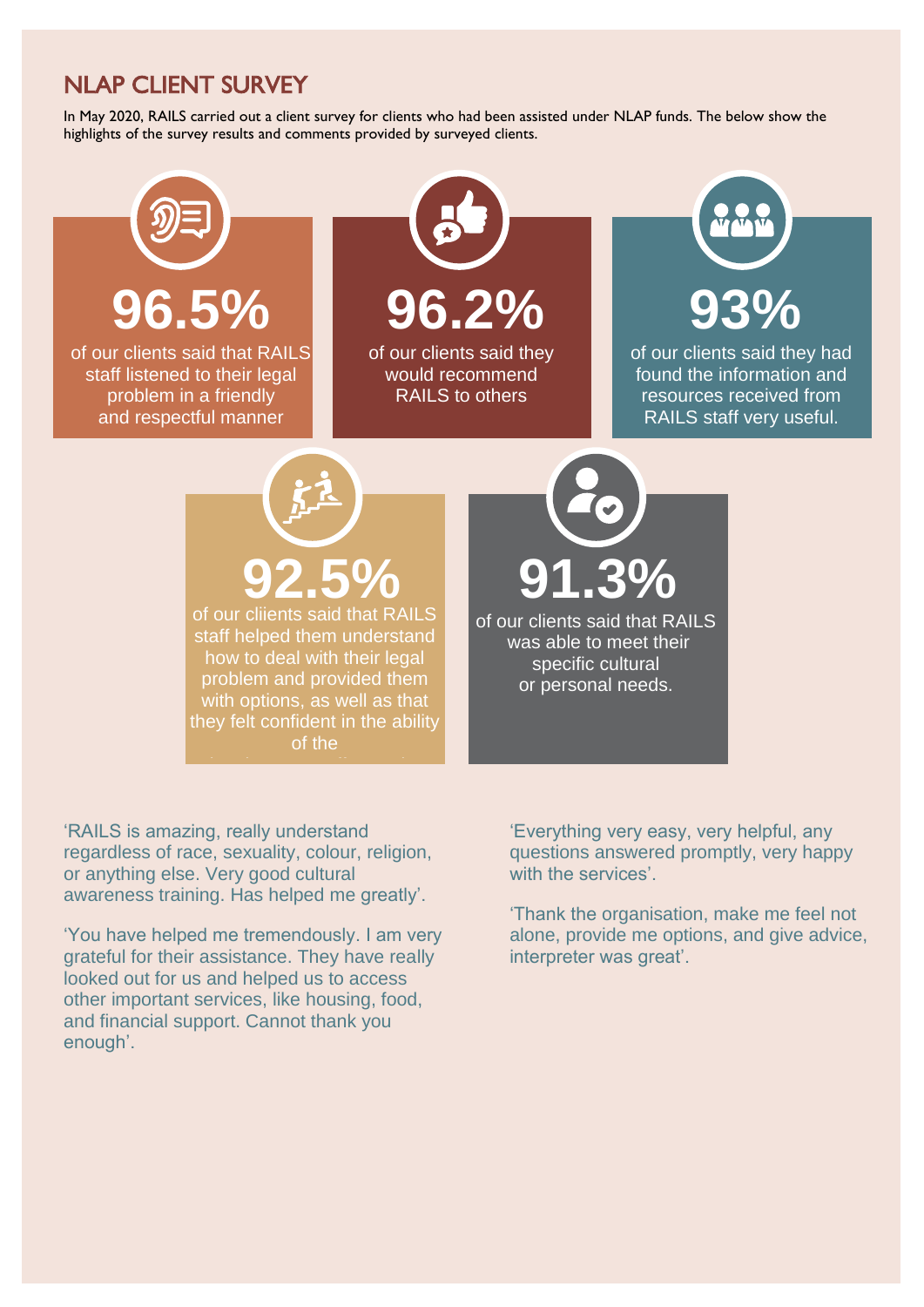# <span id="page-13-0"></span>**Domestic and Family Violence**

In 2020-21, the COVID19 pandemic continued to have a huge impact on the lives of those experiencing family violence, especially on women without permanent visas. Women without permanent visas have disproportionately experienced an increase in family violence. Those who had previously experienced family violence in their relationship have seen an increase in the frequency and/or severity of that violence. Those who had not previously experienced family violence, have seen such violence commence.<sup>8</sup>

RAILS has learnt from support agencies that women are also finding it harder to leave their shared home due to the pandemic. They feel COVID19 restrictions are an additional barrier to leaving and are unable to seek refuge. Refuges are also not able to accommodate all people in need due to social distancing restrictions. This has exacerbated existing problems surrounding safety, the ability to access legal assistance regarding domestic and family violence and assistance regarding domestic and family violence and family violence and family violence and family violence and family violence and  $\frac{1}{2}$ immigration options.

At RAILS, the pandemic has significantly increased the demand on our service, the complexity of our work and the time required to complete that work. In recognition of this increased demand, additional funds were given to RAILS and other community legal centres for frontline service delivery through NLAP. The funds were used by RAILS exclusively to support legal services for people who had experienced family violence. These funds were a crucial addition to core NLAP funding and funds provided crucial addition to core NLAP funding and funds provided.<br>by Legal Aid Queensland for this specific purpose by Legal Aid Queensland for this specific purpose.

**How do we help?**<br>When a person in Queensland who has experienced family violence contacts us or is referred to us, we give them legal advice about their visa options. After giving legal advice, we may be able to continue to assist them in  $\sum_{i=1}^{\infty}$  advice, we may be able to community to assist them in the visa application process.

People who apply for an onshore partner visa normally<br>need to stay with their partner and sponsor to be granted permanent residency. However, if they experience domestic violence, they do not need to stay in their relationship to become a permanent resident in Australia. Many women who are experiencing domestic violence at the hands of their sponsors do not know that they can leave the relationship without adversely impacting their visa status. Sometimes, their partners have applied for the visa online, and women do not understand or have control over the visa application process. In these cases, they also do not receive communications from the they also do not receive communications from the<br>Department This lack of control is often compoun Department. This lack of control is often compounded by

an inability to speak functional English. This leaves many women disadvantaged and exposed to harm. women disadvantaged and exposed to harm.

We work with them to prove that their relationship was genuine before they separated. We also help them prove that they suffered family violence. Often women have to revisit their trauma to provide very detailed descriptions of the violence they experienced. They also need to provide reports from professionals in the sector (like psychologists and doctors) who attest to their personal situation. We work closely with those experts to assist in gathering. evidence. We are grateful for the support from expert agencies and professionals who work with us to support women through the application process.

If a matter meets our casework guidelines. RAILS can also assist clients at the Administrative Appeals Tribunal, if their application for their permanent partner visa is refused by the Department. We also provide advice and occasionally representation for judicial review matters. occasionally representation for judicial review matters.

**Case study**<br>An Indian woman was referred to RAILS for advice by the Brisbane Domestic Violence Service after fleeing a violent relationship with her husband and sponsor of her Australian partner visa. Her Australian partner had lost his job during the COVID19 pandemic, which had exacerbated the abuse. Our client was physically and sexually assaulted on a regular basis and was also coerced to have an abortion. At the time of referral, the client was  $t$  having in a refuse with her voung daughter

living in a refuge with her young daughter. RAILS provided advice to the client about the impact of family violence and her relationship breakdown on her visa status. RAILS also completed two referrals in relation to the client: one for legal advice about obtaining a Domestic Violence Protection Order and the second for a range of culturally appropriate non-legal supports from the cultural cultural supports for the district of the district of the district of the district of the district of the district of the district of the district of the district of the district of the district of the district of  $\frac{1}{\sqrt{2}}$  and  $\frac{1}{\sqrt{2}}$  support Service (IVSS).

The client was assessed as financially disadvantaged and offered full representation in relation to her ongoing partner visa application, relying on the family violence provisions of the Migration Regulations. Complex and nuanced legal work was required to establish that the relationship between the client and her partner was genuine before it ended. In addition, significant work was required to identify, review and submit non-judicial evidence of the experience of family violence. We had experience of the experience of the experience of the experience of the experience of the experience of the experience. We have the experience of the experience of the experience of the experience of the experience of the numerous face-to-face-to-face-to-face-to-face-to-face-to-face-to-face-to-face-to-face-to-face-to-face-to-face-

<sup>&</sup>lt;sup>8</sup> Marie Segrave, Rebecca Wickes and Chloe Keel, "Migrant and Refugee Women in Australia: The Safety and Security Study" 2021 Monash University Report at page 9.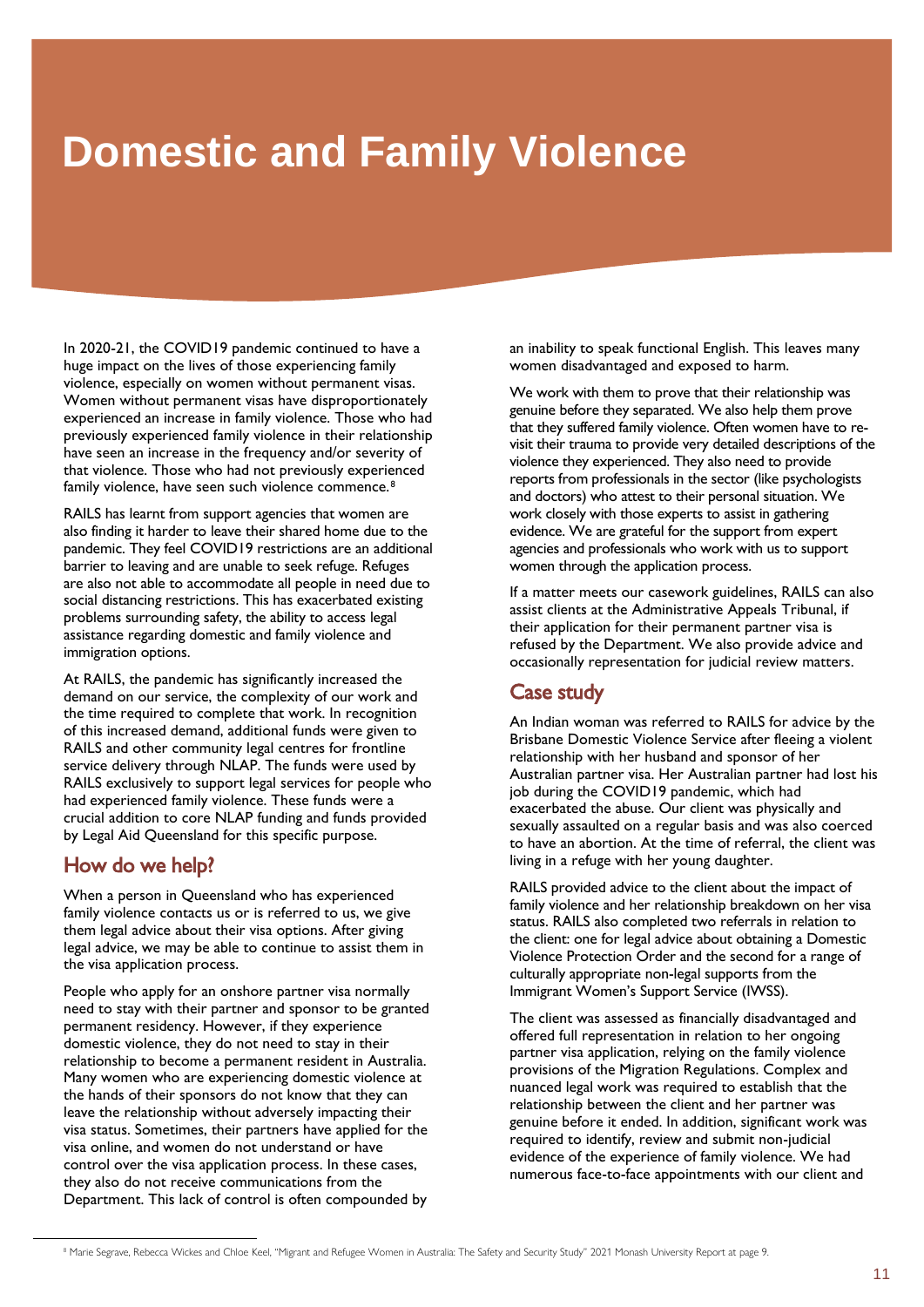# **Continued Domestic and Family Violence**

her support worker. We compiled a 142-page document of statutory declarations and other evidence, and prepared comprehensive legal submissions.

Three months later, our client was granted a permanent partner visa. She is now living safely in Brisbane with her daughter. If our client had been refused her partner visa. she could have been forced to return to India and endure the stigma and humiliation of a failed marriage. Both our client and her daughter would have faced significant discrimination and been at risk of a potential honour killing and further sexual and physical violence living in India without male protection. The cultural implications for our client cannot be underestimated. for our client cannot be underestimated.

This case study speaks to the impact of COVID19 on those most vulnerable in our community, the significant legal work that is required on behalf of women on temporary visas who experience family violence as well as the significant levels of overlapping disadvantage experienced by those assisted by RAILS. In this case, our client was culturally and linguistically diverse, had experienced family violence, was financially disadvantaged, was a single parent, was at risk of homelessness (as she relied on a women's refuge for her own and her daughter's accommodation) and was being supported by her GP in relation to a Mental Health Care Plan. her GP in relation to a Mental Health Care Plan.

# **612 2020-21 of our clients in**

had experienced domestic violence or were at risk of experiencing it.

**43%**

of them had children

**18%**

of them had children and were homeless or at risk of homelessness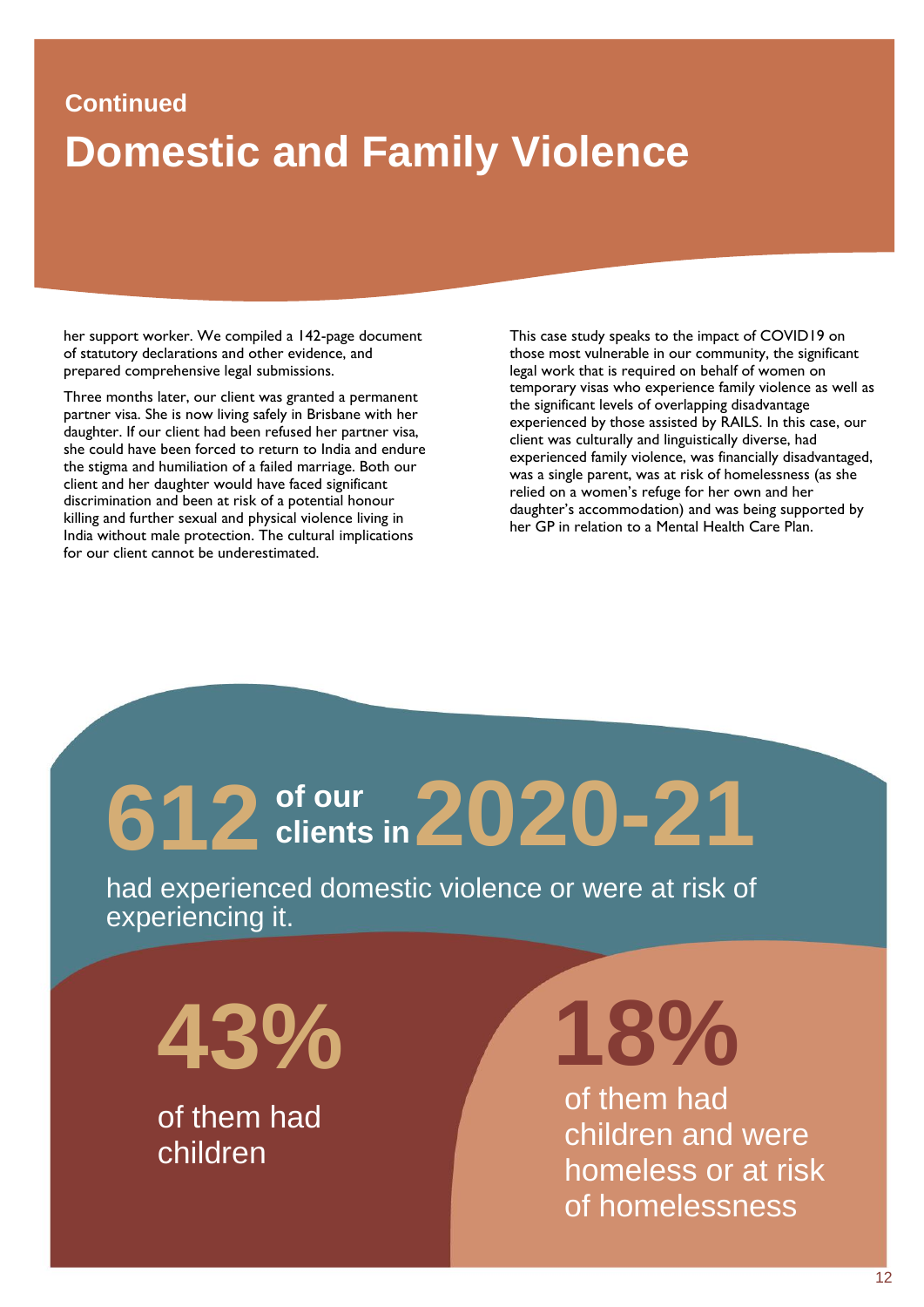# <span id="page-15-0"></span>**Refugee Family Reunion**

Family separation has long-term consequences for refugees as they try to re-start their lives in a new country. Being separated from immediate family, such as their spouse and children, can impact all aspects of their settlement journey, including their health and ability to adapt. Many hope they will be able to reunite with their loved ones soon after arrival, but the visa process can be complex and take many years.

RAILS' Refugee Family Reunion (RFR) program is funded by the Commonwealth Government for the sole purpose of helping newly settled refugees sponsor their relatives to come to Australia. RAILS' RFR team consists of solicitors Noel Reeves and Tim Madigan; Migration Agent Grace Prince and paralegal Mu Shwe. Grace Prince and paralegal Mu Shwe.

Access to services<br>As part of the RFR program, RAILS conducts outreach clinics throughout Queensland, in collaboration with various settlement services that support refugees after their arrival to Australia. RAILS provides assistance for  $\frac{1}{2}$  refusee clients at the following locations: refugee clients at the following locations:

- Woolloongabba: in the offices of Multicultural Australia, every week
- Logan: in the offices of Access Community Services,<br>every week every week
- Goodna: in the offices of Access Community Services, every fortnight
- Toowoomba: in the offices of both Multicultural<br>Australia and CatholicCare, every month  $A = \frac{1}{\sqrt{2\pi}}$
- **Townsville:** in the offices of the Townsville Multicultural<br>Support Group every two months Support Group, every two months
- Cairns: in the offices of Centacare, every two months.

**Diversity of clients**<br>RAILS' clients in the RFR program are refugees living in Queensland who wish to sponsor their family to come to Australia. They are a diverse cohort of clients from across  $\overline{\mathbf{A}}$  and  $\overline{\mathbf{A}}$  are a diverse contribution of contract of contract  $\overline{\mathbf{A}}$ 

| <b>The</b><br><b>Middle</b><br>East: | Asia:                                   | <b>Central and</b><br>Northeastern<br>Africa:                               |
|--------------------------------------|-----------------------------------------|-----------------------------------------------------------------------------|
| Iraq and<br>Syria                    | Afghanistan,<br>Pakistan and<br>Myanmar | The Democratic<br>Republic of Congo,<br>South Sudan,<br>Somalia and Eritrea |

These countries have the highest rates of displaced people in the world and have continued to experience various forms of upheaval in the last twelve months forms of upheaval in the last twelve months.

A large part of the RFR client group are women (and often their children) who hold subclass 204 visas. A 204 (woman at risk) visa is usually granted to women referred to the Australian government by the UNHCR who do not have the protection of a male relative and as such, are in danger of exploitation and sexualised violence. Many of the single female clients at the Townsville RFR clinic are. Congolese and Somali women who have migrated to Australia from refugee camps in Kenya, Burundi and Tanzania. Similarly, many of the single female clients at the Toowoomba RFR clinic are Afghan women widowed by  $\frac{1}{2}$  the ongoing conflict the ongoing conflict.

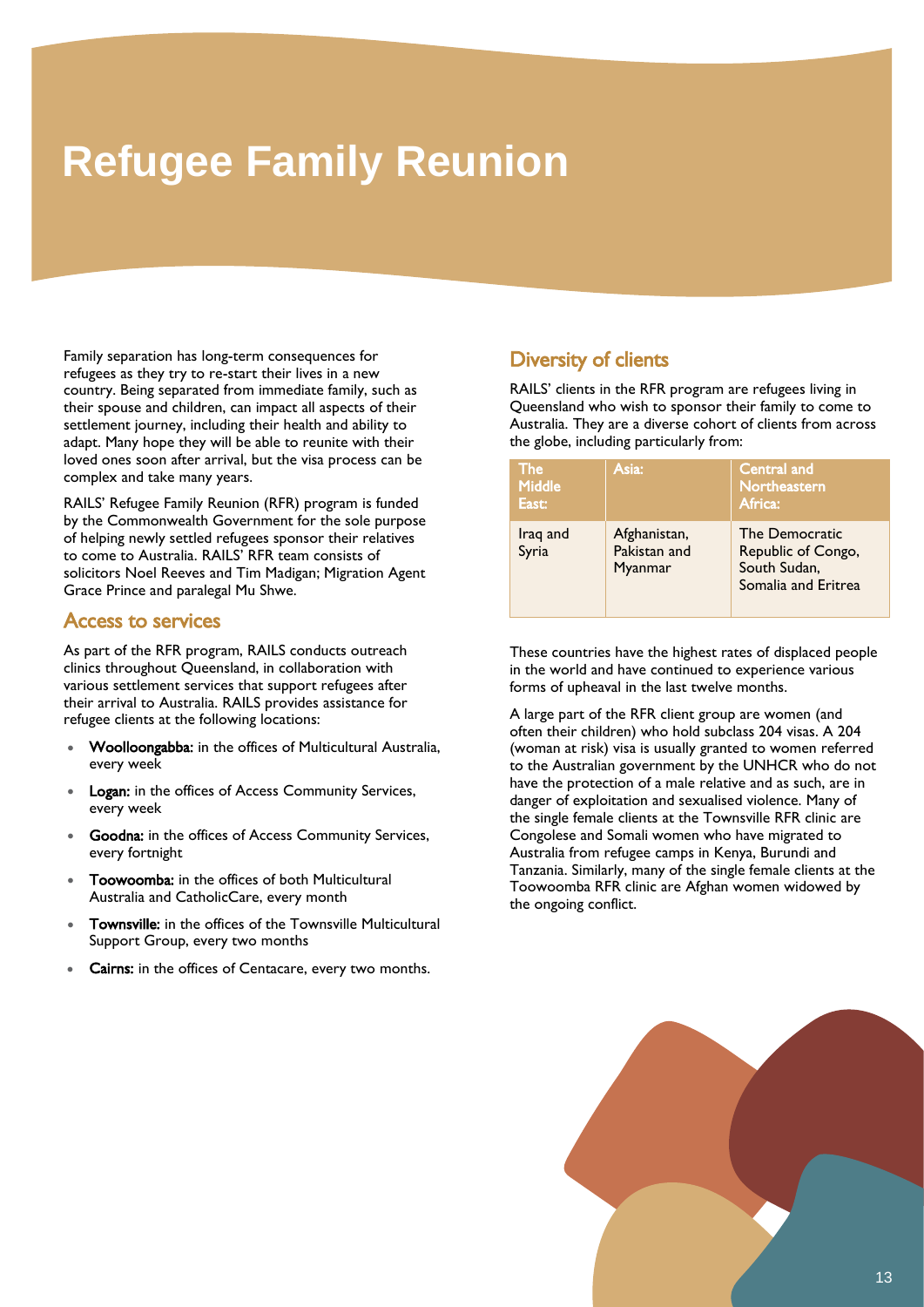# **Continued Refugee Family Reunion**

how does read the representation of the contract of the contract of the contract of the contract of the contract of the contract of the contract of the contract of the contract of the contract of the contract of the contra to Australia<sup>.</sup>

to Australia:<br>1. Humanitarian resettlement program: this program is free and can be applied for by anyone. However, there is a fixed number of people who can be approved each year.

2. Family visa program: this option is expensive and limited to certain types of relatives. However, it has a higher degree of success and more appeal avenues.

degree of success and more appeal avenues. Most clients apply for the humanitarian program for their relatives, as they cannot afford other visa options. However, some clients also apply for the family visa program to sponsor the same relative and increase their chance of success. Two applications can run at the same chance of successes. This applications can run at the same<br>time and will not impact each other's development time and will not impact each other's development.

### **COVID19 and the future**

Despite challenges raised during the COVID19 pandemic, RAILS was still able to meet this demand by briefly switching in-person appointments to telephone. We owe a large thank you to our partners in the aforementioned settlement agencies for being able to accommodate these unprecedented events.

RAILS continues to hold the RFR program as one of the most important facets of our organisation and will do so most important facets of our organisation and will do so.<br>for many vears to come  $f(x)$  many  $f(x)$  and  $f(x)$  come.

# Refugee Family Reunion services provided<br>Legal advices | Legal tasks | Represented clients

Legal advices Legal tasks Represented clients 779 119 188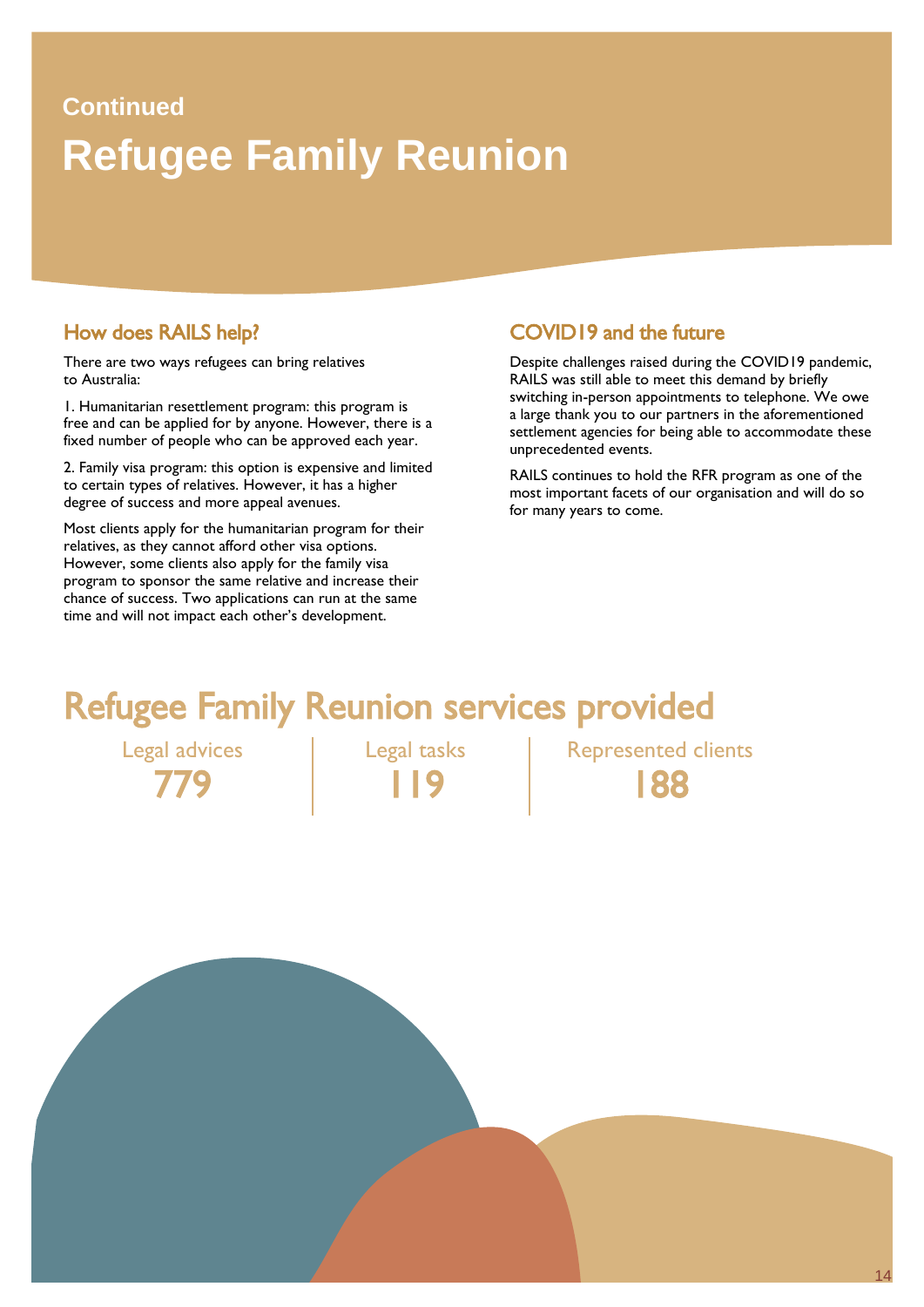# <span id="page-17-0"></span>**Unrepresented Asylum Seeker Program**

The Unrepresented Asylum Seeker (UAS) program at traumatised people in Queensland. Our clients are asylum trand. The people is a contract the contract of the season of the season of the season of the season of the sea seekers and refugees who first entered Australia by sea.

l

As a result of their mode of arrival, some were<br>transferred to offshore processing centres in Nauru and Papua New Guinea . Most of them have now been brought back to Australia in need of medical treatment. The majority of them are now living in the community. The majority of them are now ling in the community.<br>With 6 month bridging visas with 6 month bridging visas.

Those who were not transferred offshore are subject to a different and inferior refugee determination system (RSD) to that faced by asylum seekers who arrived by plane. If found to be refugees, they are granted a 3-year temporary protection visa (TPV) or 5-year Safe Haven Enterprise Visa (SHEV). Upon expiry, their need for protection is assessed again before another TPV or SHEV is granted. Due to the inferior RSD system that they are subjected to, Queensland hosts a large cohort of asylum-seekers who have been determined not to engage Australia's protection obligations yet are nevertheless afraid to return to their home countries, believing they will be persecuted. This group subsists on short term bridging visas or, increasingly, have no visa and consequently, no ability to work or access health care.

UAS was staffed this year by a Co-ordinator/solicitor Bernie Carrick from October 2020 and Neha Vaidyanathan and Kylie McGrath prior to this, a solicitor caseworker (Valentina Jung), a fulltime Legal Support Co-ordinator (Emma Fell), a part-time paralegal (Chi Nguyen until October then Clare Carter) and a part-time secondee from  $\mathsf{K}$ ing & Wood Mallesons (Frin Allen) King & Wood Mallesons (Erin Allen).

# **RAILS-funded UAS core work**<br>The core of UAS' work is funded through donations and

grants. We have consciously focused on work that has the greatest potential to materially improve clients' immigration status. We work with a system that has been designed to keep as many clients as possible in a permanently precarious visa situation. Those opportunities are often fleeting so we seek to be alert to them, and able to act when they arise. This year that has included: has included:

Assisting 15 clients who were affected by DBB16 v<br>MIBP [2018] FCAFC 178, which had the effect of retrospectively rendering their TPV or SHEV applications invalid (the Ashmore reef case). As a result of the judgment, the Minister allowed them 7 days to apply for another visa and we assisted  $15$  to do so. 15 to do so.

- Representing 6 Afghan nationals of Hazara ethnicity to make fresh TPV or SHEV applications, after the Minister lifted the s 48B bar for 7 days to allow them to make an additional protection visa application, due  $\frac{1}{100}$  and  $\frac{1}{100}$  and  $\frac{1}{100}$  and  $\frac{1}{100}$  and  $\frac{1}{100}$  and  $\frac{1}{100}$  and  $\frac{1}{100}$  and  $\frac{1}{100}$  and  $\frac{1}{100}$  and  $\frac{1}{100}$  and  $\frac{1}{100}$  and  $\frac{1}{100}$  and  $\frac{1}{100}$  and  $\frac{1}{100}$  a
- to the deterministance  $\mathbf{r}_i$  situation in  $\mathbf{r}_i$ Assisting 7 stateless children born in Australia to apply<br>for Australian citizenship. This work was done thanks to the contribution of our day volunteers.
- $t_{\rm t}$  to the contribution of  $\alpha$ • Advising 34 SHEV holders on whether they had met the SHEV pathway requirements, where doing so may open permanent visa options for them. Those who had met the requirements were referred to lawyers and migration agents who specialise in family, skilled  $\frac{1}{2}$  are migration and  $\frac{1}{2}$  in family, see and  $\frac{1}{2}$  $\sum_{i=1}^{n} a_i$  and  $\sum_{i=1}^{n} a_i$  and  $\sum_{i=1}^{n} a_i$  and  $\sum_{i=1}^{n} a_i$  and  $\sum_{i=1}^{n} a_i$
- Assisting 10 clients with their AAT or IAA reviews.<br>This ranged from one-off advice about the review The range of the review of the review of the review of the review of the review of the review of the review of the review of the review of the review of the review of the review of the review of the review of the review of process to full representation.

# **Reapplication Clinic (NLAP funded)**<br>This clinic assists TPV and SHEV holders to apply for a

subsequent TPV or SHEV prior to its expiry. We were assisted by 33 volunteer lawyers, the majority from Allens, assisted by 33 volunteer 23 volunteer 2013 volunteer in the major setting from Allens, the major setting the ma<br>Herbert Smith Freehills and King & Wood Mallesons

Herbert Smith Freehills and King & Wood Mallesons. The clinic operated on a fortnightly basis, in person or remotely, depending on the COVID19 restrictions at the time. While it was possible to operate remotely when required, the process was more difficult. Our clients do not have access to computers so the volunteer lawyers could not conduct video calls with them. They needed to conduct the appointments by telephone, and even then, several sessions were suspended because clients' phone connections dropped out.

connections dropped out. Access to the clinic is subject to a financial disadvantage test. We assisted 35 clients through the clinic. This amounted to RAILS assisting approximately 30 per cent of the total number of Queensland residents whose TPV or SHEV expired during the year. It is important to remember that all of these clients have already been. found to be refugees. The re-application process is critical to these refugees continuing to be able to remain safely in Australia. safely in Australia.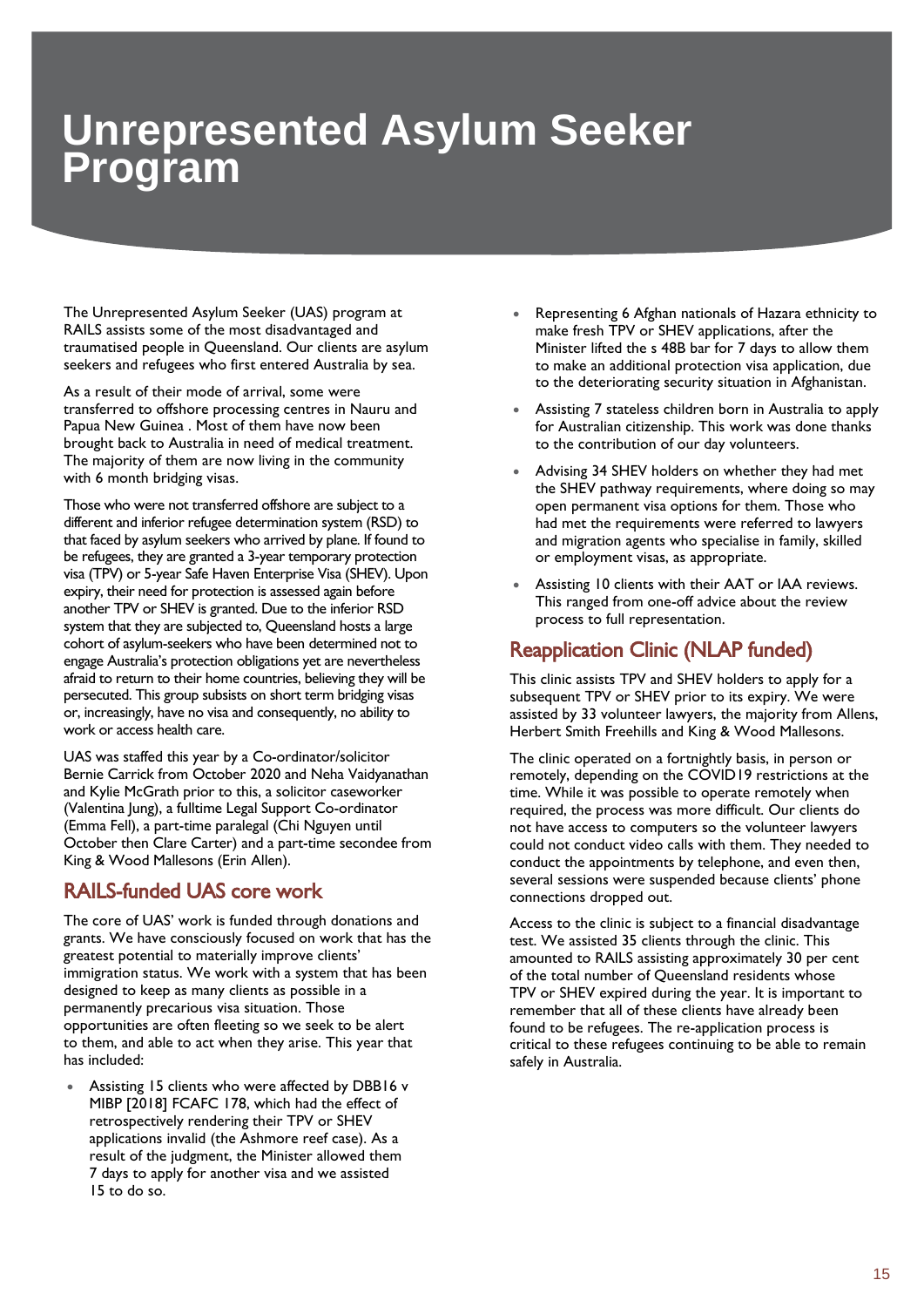### **Continued**

# **Unrepresented Asylum Seeker Program**

# Final Departure Bridging Visas (DJAG

Between October 2020 and March 2021, over 155 refugees and asylum-seekers who had previously been held in either the controversial Kangaroo Point Alternative Place of Detention or in community-based detention were released into the Queensland community. They were released on into the Queensland community. They were released on:<br>6 month 'Final Departure' bridging visas 6 month 'Final Departure' bridging visas.

These refugees and asylum seekers have no prospect of a long-term resolution of their visa status. After the initial 6 months of their bridging visa, they can only apply for another 6-month bridging visa, and only after the Minister personally lifts legislative bars in ss 46A and 46B of the *Migration Act 1958*. This complicated the process creates  $\frac{1}{2}$  a significant risk that people will fail to apply or not apply a significant  $\frac{1}{2}$  for  $\frac{1}{2}$  for the people  $\frac{1}{2}$  fail that people in the correct way leading to them becoming unlawful  $\ldots$  the correct way, leading to them becoming unlawful.

In October 2020, the Department of Justice and Attorney<br>General generously provided funding to RAILS from 1 January 2021 to 30 June 2021 to assist this group with applying for subsequent bridging visas. We are thankful to ASRA and Multicultural Affairs Queensland for their support in advocating for this funding.

The following statistics highlight the extreme vulnerabilities of these refugees and asylum seekers and the barriers that must be overcome to work effectively this area:

- 54% of clients are at risk of homelessness and 4% of clients were homeless when we assisted them. This compares to 0.5% of the broader Queensland  $\frac{1}{2}$  community who are homeless: community who are homeless;
- 48% of clients were unemployed when we assisted<br>them. With no Federal government financial assistance available to them, they are wholly dependent on charities and organisational collaborations such as ASRA and subsist on extremely low incomes; ASRA and subsist on extremely low incomes;
- Just over half of the client group  $(53%)$  were living in a<br>family group Of these 24% had children under the family group. Of these, 24% had children under the age of 18;
- A significant proportion of the client group reported disabilities including psychological (including mental

# **UAS services provided**<br>Legal advices Legal tasks

 $\frac{1}{2}$  is  $\frac{1}{2}$  (14%) and both physical (18%): psychological (18%);

72% of clients required an interpreter to speak with us and a similar proportion were unable to with us and a similar proportion were under the similar proportion were under the unit of the unit of the unit read English.

# The ASRA Consortium and Legal Services

The Legal Support Co-ordinator (LSC) was the point of contact between clients and UAS at the Asylum Seeker and Refugee Assistance (ASRA) hubs weekly at Indooroopilly, and monthly at Gatton. Ongoing COVID19 restrictions meant the LSC engaged in a high degree of individually focused, remote client work. People who access ASRA are primarily boat arrivals and a large proportion are people on Bridging Visas or with no visa. Our work in the ASRA space is focused on helping clients. to maintain lawful status through having a visa, and thereby remain able to work and access vital services such as Medicare. as Medicare.

The LSC made referrals to UAS or other sections of RAILS and other organisations as appropriate, assisted clients with drafting correspondence, completing forms and obtaining updates on their process. She also passed instructions to clients from the UAS lawyers and helped them obtain documents that they needed to facilitate their process. She performed 1,093 paralegal tasks such as  $\frac{1}{2}$  process. The performed 1,093 paraleles such as the such as the such as the such as the such as the such as the such as the such as the such as the such as the such as the such as the such as  $\frac{1}{2}$ these across the year.

The other ASRA Consortium members: Communify, and Trauma (QPASTT), Australian Red Cross, World Wellness Group (WWG) and Multicultural Australia, provide vulnerable clients with vital assistance including physical and mental healthcare, income support, housing and employment support. RAILS' ongoing membership of the Consortium ensures that our clients have ready access to services of the other organisations, and at the same time, facilitates access to expert visa assistance for disadvantaged refugees and asylum seekers in Queensland. This is particularly important because boat arrivals can so easily slip into the situation of having no visa, and when this happens, they lose entitlements to even the most basic happens, and hose entitlements to even the most basic.<br>Government safety net government safety net.

 $\overline{AB}$  and  $\overline{BA}$  tasks  $\overline{AB}$  and  $\overline{AB}$ 

459 186 45 426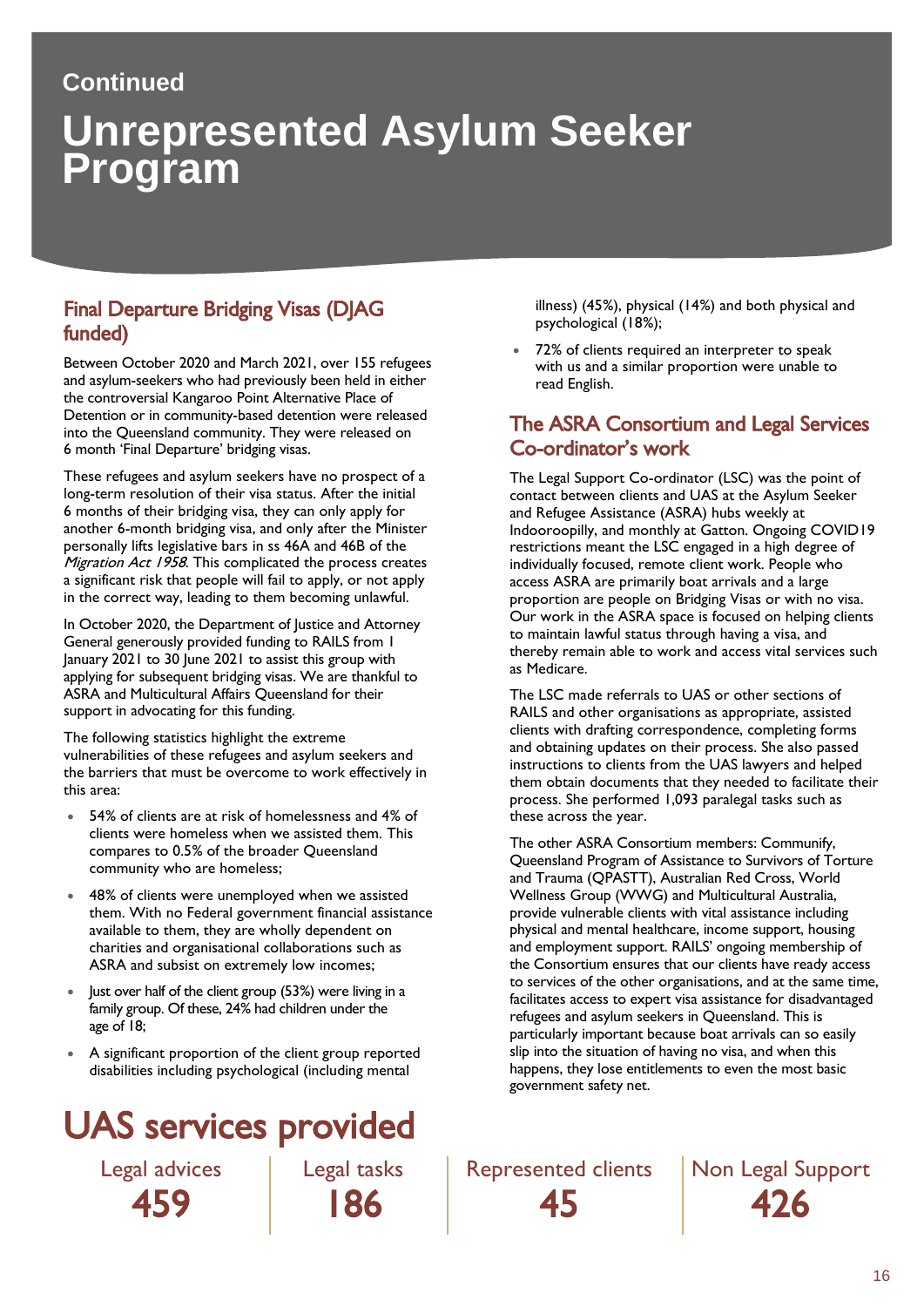# <span id="page-19-0"></span>**Community Legal Education**

Our legal education practice aims to be responsive to needs, engaging and effective, and is developed collaboratively with communities and practitioners. Our programs are designed around best practice education principles endorsed by the community legal education sector. legal education sector.

# **Continuing Professional Development**<br>Our CPD program ensures RAILS staff, volunteers and

the wider profession remain updated on the latest law and practice, maintaining professional standards and registration. Following COVID19, our monthly sessions are now predominately online which has made the education more accessible to a broader range of practitioners. A survey held during the year confirmed practitioners. The survey held during the year community most practitioners preferred this method.

CPD sessions held during the year covered: judicial Haven Enterprise Visa pathways, visa cancellation, protection visas, partner visas, citizenship, family violence and visas, practice management, ethics and working with clients with impaired capacity. We held a large webinar on the end of dual regulation for lawyers under the migration agents registration scheme and an in-person workshop for our volunteers on best practice for RAILS Advice.

We thank private practitioners and RAILS staff members who assisted in presenting the sessions. who assisted in presenting the sessions.

**Community Education**<br>We delivered legal education online and in-person to community leaders, asylum seekers, protection visa holders, TAFE students and community groups covering: citizenship, wills, work rights, COVID19 laws and immigration, domestic violence prevention, family violence  $\frac{1}{2}$  in Fig.  $\frac{1}{2}$  in the prevention,  $\frac{1}{2}$  is the violence prevention,  $\frac{1}{2}$  is the violence prevention. and visual and  $\mathbf{e}_{\mathbf{e}}$  relation.

We held two online 'Family Peace-Building' programs in partnership with the Community Leader's Gathering, Multicultural Australia, South Community Hub and the Islamic Women's Association of Australia. For these programs, we work with community and faith leaders to build capacity to identify and prevent family violence and promote safety, particularly for women and children.

We worked with LawRight, the UQ Pro Bono Centre and Mt Gravatt Community Centre to consult with community leaders and deliver a series of workshops about the legal system, money and debt, tenancy, family  $\frac{1}{2}$  above the legal system, money and  $\frac{1}{2}$  and  $\frac{1}{2}$  and  $\frac{1}{2}$  and  $\frac{1}{2}$  and  $\frac{1}{2}$  and  $\frac{1}{2}$  and  $\frac{1}{2}$  and  $\frac{1}{2}$  and  $\frac{1}{2}$  and  $\frac{1}{2}$  and  $\frac{1}{2}$  and  $\frac{1}{2}$  and  $\frac{1}{2}$  $\sum_{i=1}^{n}$ 

We held online sessions with ethnic community<br>associations on dispute resolution and changes to laws affecting incorporated associations. affecting incorporated associations.

**Youth Education**<br>We developed the 'Civics Rap' online legal education program. The program emerged from our previous innovative youth legal education and invites learners to sing, rap, dance and dialogue about personal, legal and political issues while developing language and artistic capacities. It promotes active and informed communities. committed to rights and responsibilities, and empowered to make good choices, while learning about the legal system, democracy, world views, consumer law, human rights, racism, safe families, healthy relationships, violence, work rights and police. working the and police.

 $\sim$  Covering material from 'Civics Ran' covering material from 'Civics Rap'.

### **Resources**

We created a video on 'Applying for Offshore Humanitarian Visas' and fact sheets about checking visa status and Lawyers Doing Migration Work.

With community leaders, we developed a 'Peace-building Leaders Toolkit' and a 'Peace-Building Pledge'/Code of Leaders Toolkit' and a 'Peace-Building', toolge vector of Ethics for use in further Family Peace-building training.

Updated our 'Interpreters chapter for the Lawyers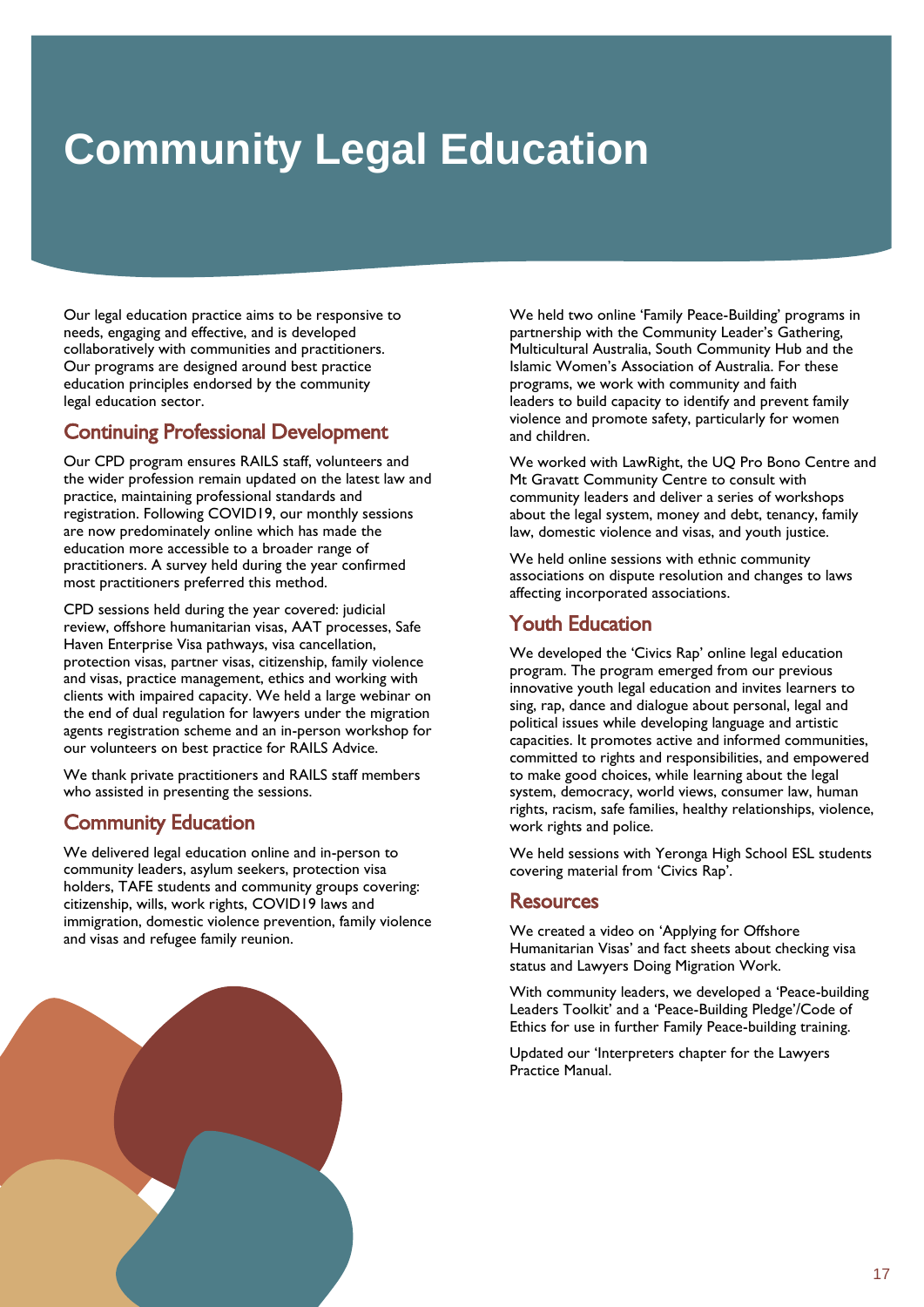# <span id="page-20-0"></span>**Volunteer testimonies**

their dedication and commitment. Thank you! Below are some of their testimonies

## **Emma Robinson,<br>Evening Advice Sessions Advisor**

Evening Advice Sessions Advisor Just between us, I suspect that I may get far more<br>out of volunteering with RAILS than RAILS does. As a migration and refugee law lecturer at Griffith University, volunteering helps me ground my teaching in current law and policy and the needs of the client. It forces me to apply what I teach, from navigating the legislation and policy to client navigating the regension and policy to client<br>interviewing skills. As a volunteer EAS advisor I've<br>had to adjust my expectations of what I can had to adjust my expectations of what I can<br>achieve in a single session, compared to what I could achieve as a caseworker when I worked at RAILS. I set myself two goals for each client I see at EAS: Firstly, I provide the client with accurate advice on any immediate action they should take and outline further steps they need to take in the future. Secondly, I put myself in the shoes of the RAILS caseworker checking my advice: is my written advice clear, detailed and PII compliant? If the client returns to RAILS, will the next advisor understand what advice has been previously provided? By doing these small things, I'm hopefully easing the pressure on RAILS staff to do the easing the pressure of the pressure of the pressure of the pressure of the pressure of the pressure of the pre challenging work they do every day.

## Nellie Gordon,<br>Day legal volunteer

I began volunteering at RAILS 18 months ago<br>through the legal clinic program at my university. That experience further opened my eyes to how confusing, costly and often unjust Australia's  $\frac{c}{m}$  immigration system is, especially for the most vulnerable or marginalised members of society. I was struck by how important the services RAILS provides are and what an exceptional privilege it is to be a volunteer in a place like this.

During my time at RAILS, I have mostly worked perpetrated by their visa sponsors. I feel a great sense of responsibility to them and am honoured by the trust placed in me to listen to their stories and assist with their cases. The work is often challenging but it is exceptionally rewarding. I have been able to improve my professional legal skills, practice a variety of tasks, and most significantly, feel as if the work  $I$  am doing is making a tangible difference, work I am doing is making a tangible difference,

### Ethan Hyde, TPV/SHEV Expiry Clinics Volunteer

I have volunteered with RAILS since 2019, first as a graduate and now as a lawyer and volunteer coordinator of<br>my firm's pro-bono clinics with RAILS, as I am passionate about providing access to justice for refugees and  $\mathbf{p}_{\mathsf{P}}$  first with RAILS, as I am passionate about providing access to justice for refugees and refugees and people seeking asylum.

In my time volunteering with RAILS, I've seen the invaluable assistance RAILS provides to refugees and people<br>seeking asylum. I've witnessed how quickly and effectively RAILS responds to humanitarian crises, including, mos recently, the deepening crisis in Afghanistan. Without this assistance, many clients would find it extremely difficult to navigate Australia's complex and restrictive migration system. Without this would find it extremely difficult to navigate Australia's complex and restrictive migration system.

Volunteering with RAILS has greatly developed my legal skills, requiring me to work with diverse clients<br>(frequently through an interpreter). It is often challenging work, which is made easier by the exceptional support, training and advice RAILS provides to its volunteers. It is a great privilege to support RAILS to assist such  $t$  training and advice RAILS provides to its volume  $\frac{1}{2}$  is a great provided to  $t$  is a great provided to  $\frac{1}{2}$  in the most rewarding parts of my career. vulnerable clients and providing this support is one of the most rewarding parts of my career.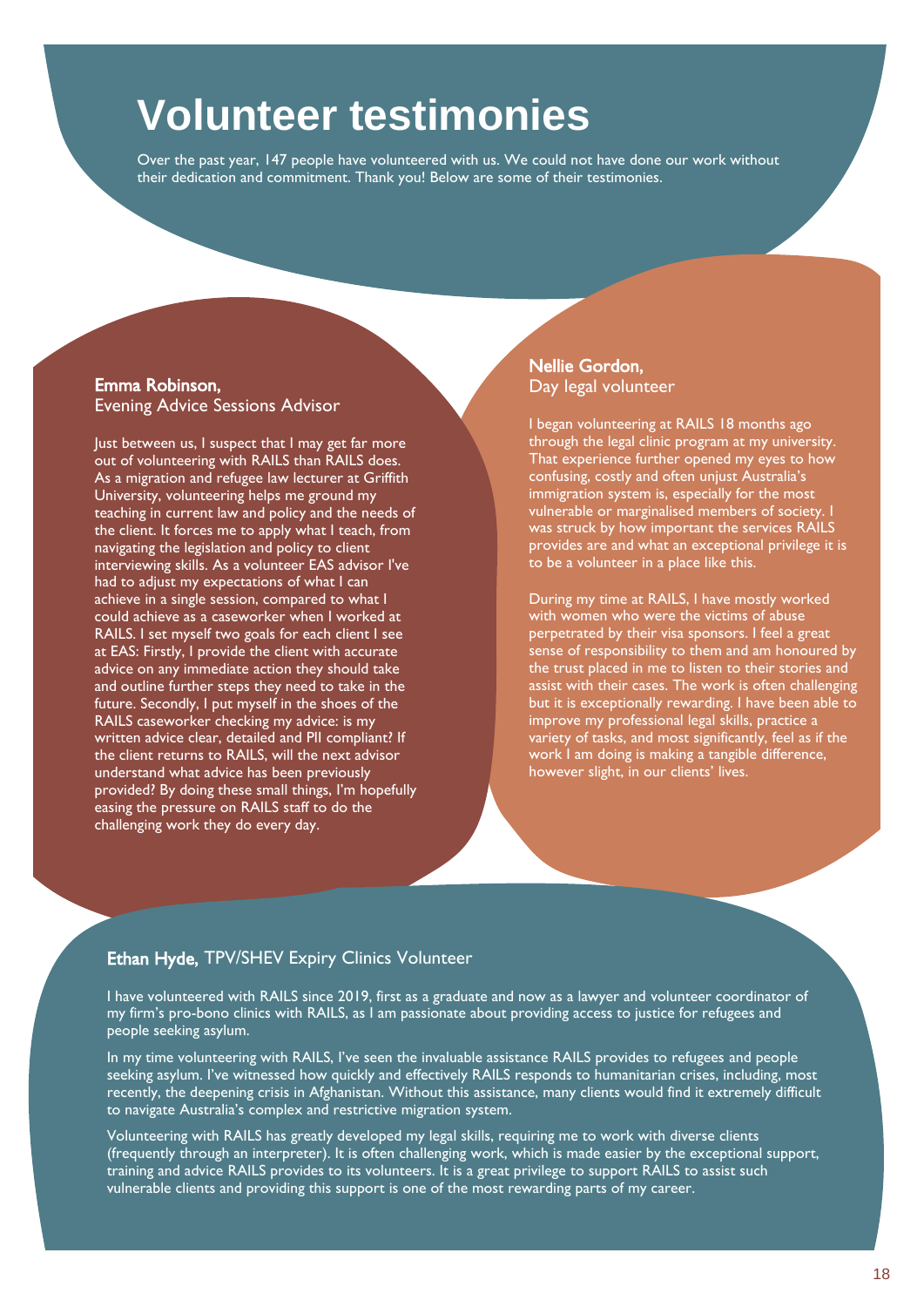# <span id="page-21-0"></span>**Treasurer's Report**

On behalf of the Management Committee of RAILS,<br>I present the Financial Statements for the year ended 30 June 2021 which is reporting a small deficit of \$7,906  $(2020:$  deficit of \$35,168). As per previous years, the Management Committee of RAILS has continued their commitment to support the Unrepresented Asylum Seeker (UAS) program, which receives limited government funding. This has contributed to the deficits reported in the previous two years. The demand for this assistance continues and RAILS has looked at other funding options to continue this program. We have implemented fundraising campaigns during the 2020-21 financial year to assist with funding this program resulting in the reduced deficit. We greatly appreciate the continued support of individual donors and organ continued support of individual donors and organisations

### **RAILS 2020-21 Income Sources (as % of total income)**

who help us to continue with our mission to assist migrants and refugees.

RAILS is in a sound financial position to face any future funding challenges and continues to have a strong current ratio of 2.7 (2020: 3.4); giving an indication of RAILS ability to pay their debts as they fall due. We have met budgeted milestones in the majority of our service areas and milieston military in the major services and major services continued to provide quality legal services.

I would like to take this opportunity to thank all RAILS' dedication to assist our clients.



18 19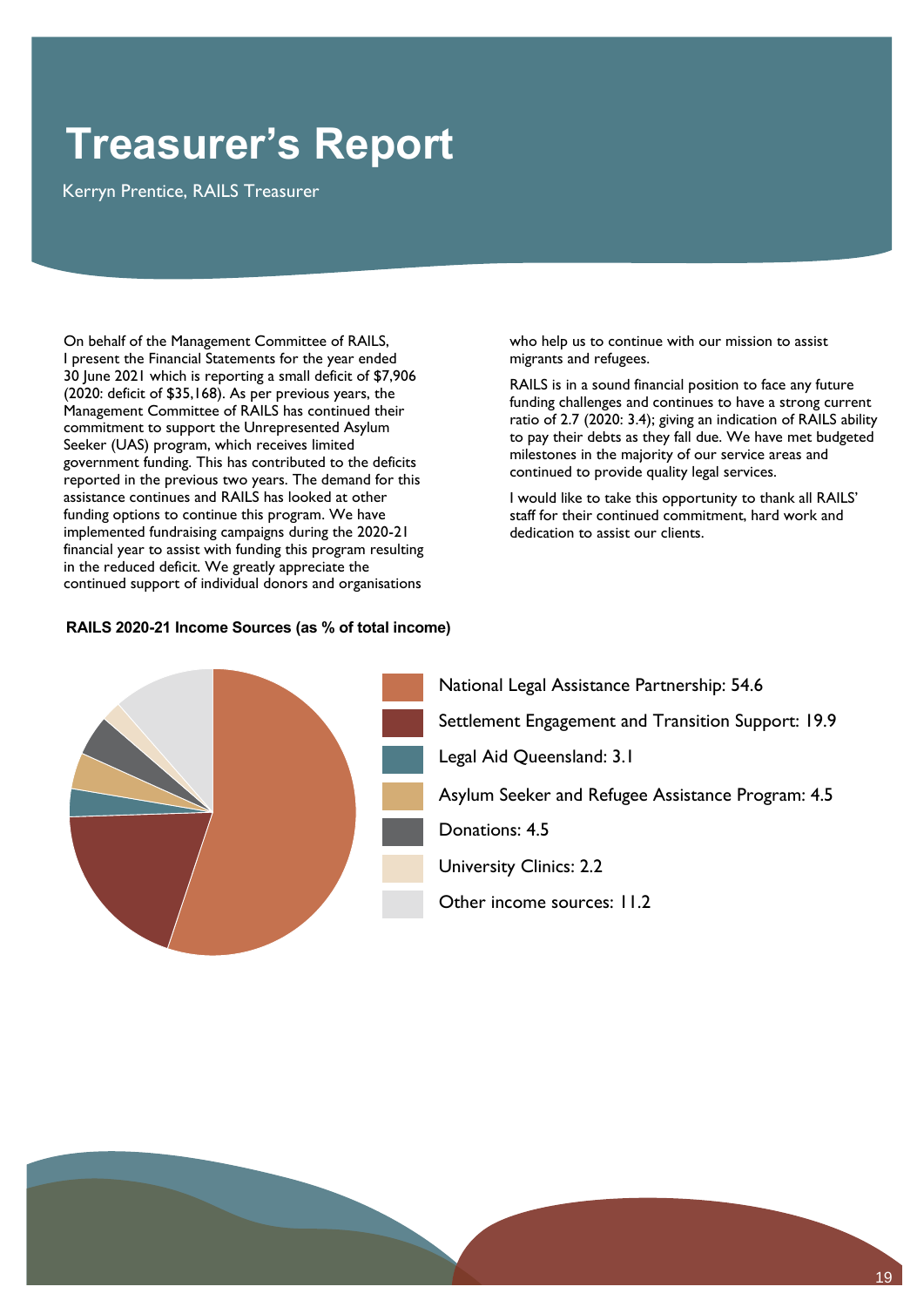# <span id="page-22-0"></span>**Acknowledgment of key funders**

## National Legal Assistance Partnership – combined State and

RAILS receives funding through the National Legal Assistance Partnership (NLAP), encompassed within the National Strategic Framework for Legal Assistance. RAILS' encomplessed within the National Strategic Framework for Legal Assistance. Rails<br>NLAP funding agreement commenced on L July 2020 and will expire on 30 June 202 NLAP funding agreement commenced on 1 July 2020 and will expire on 30 June 2025.

## Settlement Engagement and Transition Support – Commonwealth

RAILS receives funding from the Department of Home Affairs to provide legal  $R_{\text{max}}$  receives funding from the Department of Home Affairs to provide legalizations assistance to humanitarian visa holders to sponsor their family to reunite with assistance to humanitarian visa holders to sponsor their family to reunite with them

## 2020-21 Contingency Funding - Queensland Department of Justice and

To support RAILS' work with refugees and asylum seekers who were released from To support RAILS' work with refugees and asylum seekers with were released from and the complete from the model immigration detention on 6-month Final Departure visas.

### Asylum Seeker and Refugee Assistance (ASRA) program, auspiced by

Community and funded by Multicultural affiliation Constitution For the provision of funds to employ a Legal Support Coordinator to assist those i<br>accessing ASRA hubs accessing ASRA hubs.

COVID19 ICT Grant – Commonwealth Government<br>RAILS received funding to respond to the increasing IT needs that arose from the COVID19 pandemic and social distancing restrictions. COVID19 pandemic and social distancing restrictions.

Legal Aid Queensland<br>For the provision of funding to provide immigration legal assistance to people who  $\frac{1}{2}$  for the provision of  $\frac{1}{2}$  and  $\frac{1}{2}$  as  $\frac{1}{2}$  for  $\frac{1}{2}$  and  $\frac{1}{2}$  for  $\frac{1}{2}$  for  $\frac{1}{2}$  for  $\frac{1}{2}$  for  $\frac{1}{2}$  for  $\frac{1}{2}$  for  $\frac{1}{2}$  for  $\frac{1}{2}$  for  $\frac{1}{2}$  for  $\frac{1}{2}$ are experience and to support the support RAILS' Community Legales. Education program.

## University of Queensland, Griffith University and Queensland

For their collaboration with RAILS to host students for clinic placements. This gives students experience in working in a legal service and in-practice skills, as well as students experience in working in a legal service and in-practice skills, as well as<br>learning about professional responsibilities, while they provide valuable assistance learning about professional responsibilities, while they provide valuable assistance to

**RAILS also thanks** the trusts and foundations that have supported our work through the provision of grants, including the Gambling Community Benefit Fund and Religious of Oueensland. RAILS thanks the generous individuals and organisations who have donated to us and supported our recently established efforts to fundraise publicly, in particular the Queensland Presentation Sisters, Stephen Keim SC, Denise Keim and another generous donor who provided generous matching donations for our fundraising campaigns in 2020-21. our fundraising campaigns in 2020-21.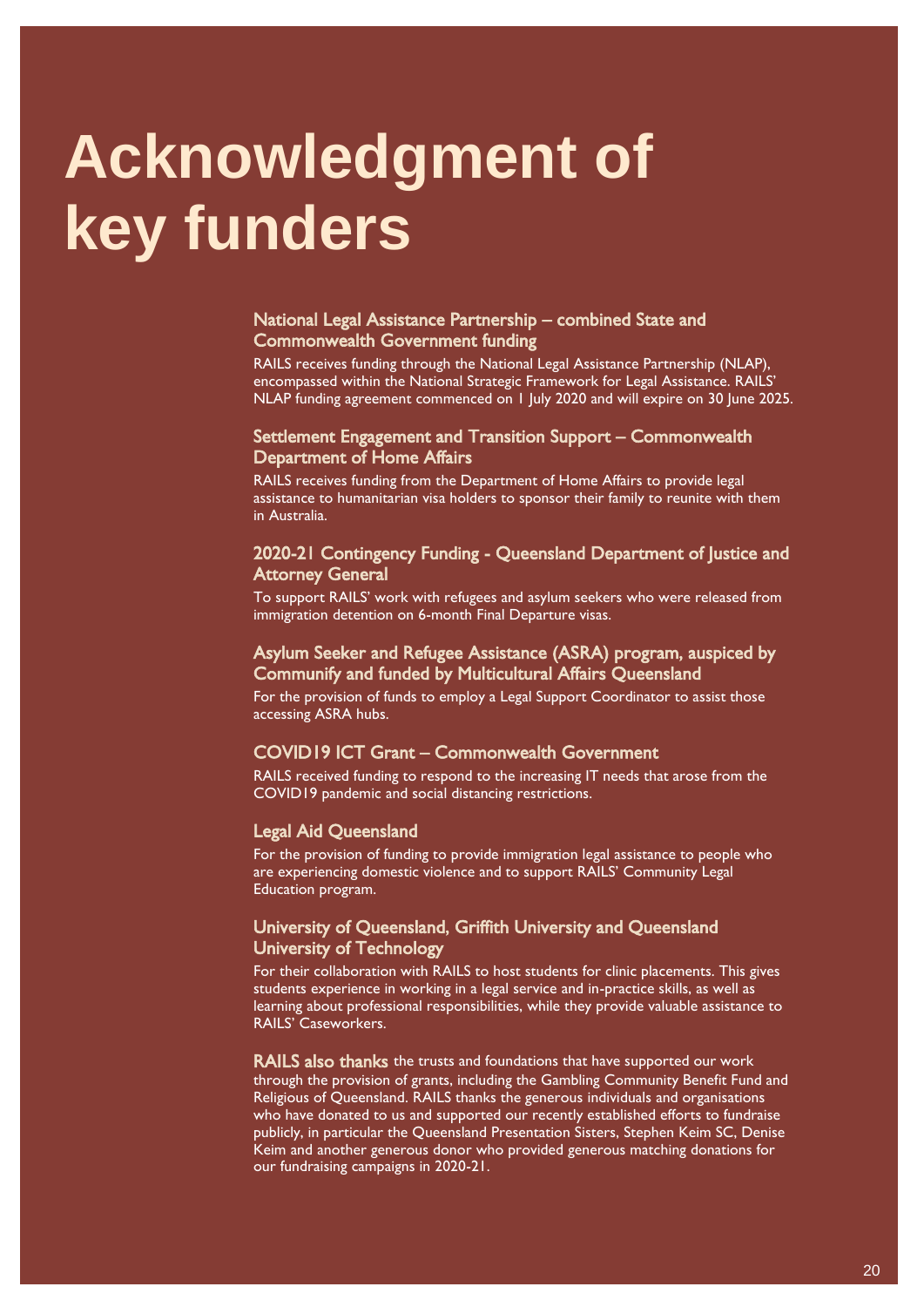# <span id="page-23-0"></span>**Management<br>Committee Profiles** Mett Bleck<br>Mott Bleck

### n Black Black<br>*President*

Matt is a barrister in private practice. He<br>advises and appears for a range of private and government clients in both state and federal jurisdictions. During his time at the Bar, Matt has also undertaken appointments as Official Visitor and Inspector under the Corrective Services Act 2006 (Old) and teaching administrative law as a casual teaching administrative law as a casual.<br>Iochuron with the College of Low in Dri lecturer with the College of Law in Brisbane.

Before coming to the Bar, Matt was an in-<br>house lawyer at Centrelink. He has previously performed legal or research roles for the Land and Resources Tribunal, the Administrative Appeals Tribunal and the  $\Lambda$ Australian Institute of Criminology.

He has been a member of our Management<br>Committee since November 2018 and President since November 2020.

### Nitra Kidson

### Secretary

Nitra is a barrister in private practice and<br>specialises in public law, particularly administrative law and native title. Nitra first joined RAILS, then known as the South Brisbane Immigration and Community Legal Service as a solicitor/caseworker in 1995. Nitra advocated on behalf of clients and

represented the organisation on the<br>Board of the Refugee Council and at many other forums.

### Kerryn Prentice Treasurer

Kerryn is currently the Finance Manager at<br>CPL - Choice, Passion, Life. She is a qualified accountant with more than 25 years of experience in government, private and notfor-profit organisations. Her career has covered all aspects of finance and administration and she has worked for various organisations, including UnitingCare Queensland, Variety - the Children's Charity<br>and TransitCare, Kermin has aroviaushy and TransitCare. Kerryn has previously<br>served as a Board Member and Chair of the Finance, Risk and Audit Committee at YWCA Queensland. YWCA Queensland.

Kerryn has a Bachelor of Business<br><u>(Accounting) degree from Q</u>UT, is a member of CPA Australia and has completed a Certificate in Governance for non-for-profits with the Governance Institute of Australia.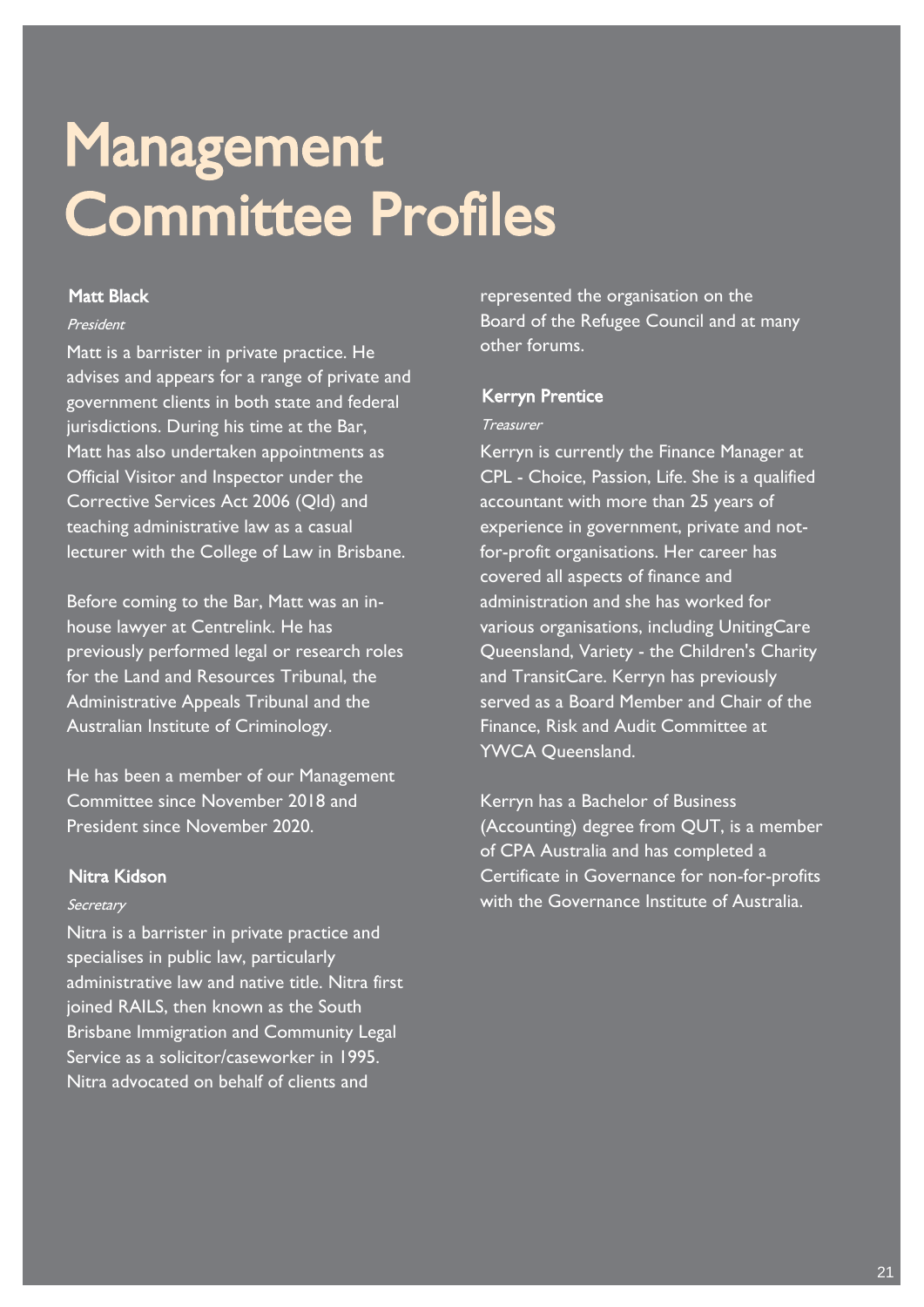### **Continued**

# Management<br>Committee Profiles Committee Profiles Profiles Profiles Profiles Profiles Profiles Profiles Profiles Profiles Profiles Profiles Profiles Profiles Profiles Profiles Profiles Profiles Profiles Profiles Profiles Profiles Profiles Profiles Profi

### men<br>Member

Hiwa is a practicing lawyer specialising in<br>commercial litigation and migration matters. Hiwa has worked for the International Organisation for Migration in a consultancy position to coordinate the asylum seeker Voluntary Return Program in Manus and Nauru. Hiwa is currently the Managing Director of a Brisbane based boutique law firm, Madina Lawyers and its associated migration firm Lawyers and its associated migration mini-Migrating to Australia Consultancy.

Hiwa's association with RAILS goes back more<br>than 10 years, when he initially worked as a voluntary legal clerk between 2004 and 2006. He has been a member of our Management Committee since 2016.

### Kelly Morrow Member

Kelly is a solicitor practicing in personal<br>iniuries law and has practised in both state and federal jurisdictions. Kelly has a long history at one of the largest social justice history at one of the largest social justice.<br>Since in Australia, hefere mexing into firms in Australia, before moving into

defendant insurance. Kelly has previously<br>volunteered with LawRight (formerly QPILCH), VoRTCS, the Indooroopilly Uniting Church Visa Application Program and at RAILS as a law student Program and at RAILS as a law student

### Member

Narelle is an experienced grant and policy<br>program manager. She has more than 30 years of experience in community legal centres, domestic violence and housing support organisations and state government agencies. Narelle currently coordinates g rant programs for First Nations land management. She has volunteered on a number of non-government management boards and as a settlement support worker with recently arrived refugees. She has qualifications in Social Work, Arts  $q$ <sup>-</sup>  $q$ <sup>-</sup>  $q$ <sup>-</sup>  $q$ <sup>-</sup>  $q$ <sup>-</sup>  $q$ <sup>-</sup>  $q$ <sup>-</sup>  $q$ <sup>-</sup>  $q$ <sup>-</sup>  $q$ <sup>-</sup>  $q$ <sup>-</sup>  $q$ <sup>-</sup>  $q$ <sup>-</sup>  $q$ <sup>-</sup>  $q$ <sup>-</sup>  $q$ <sup>-</sup> $q$ <sup>-</sup> $q$ <sup>-</sup> $q$ <sup>-</sup> $q$ <sup>- $q$ </sup>- $q$ <sup>- $q$ </sup>- $q$ <sup>- $q$ </sup>- $q$  $\left($ Sociology) and policy analysis.

Narelle joined RAILS Management Committee

16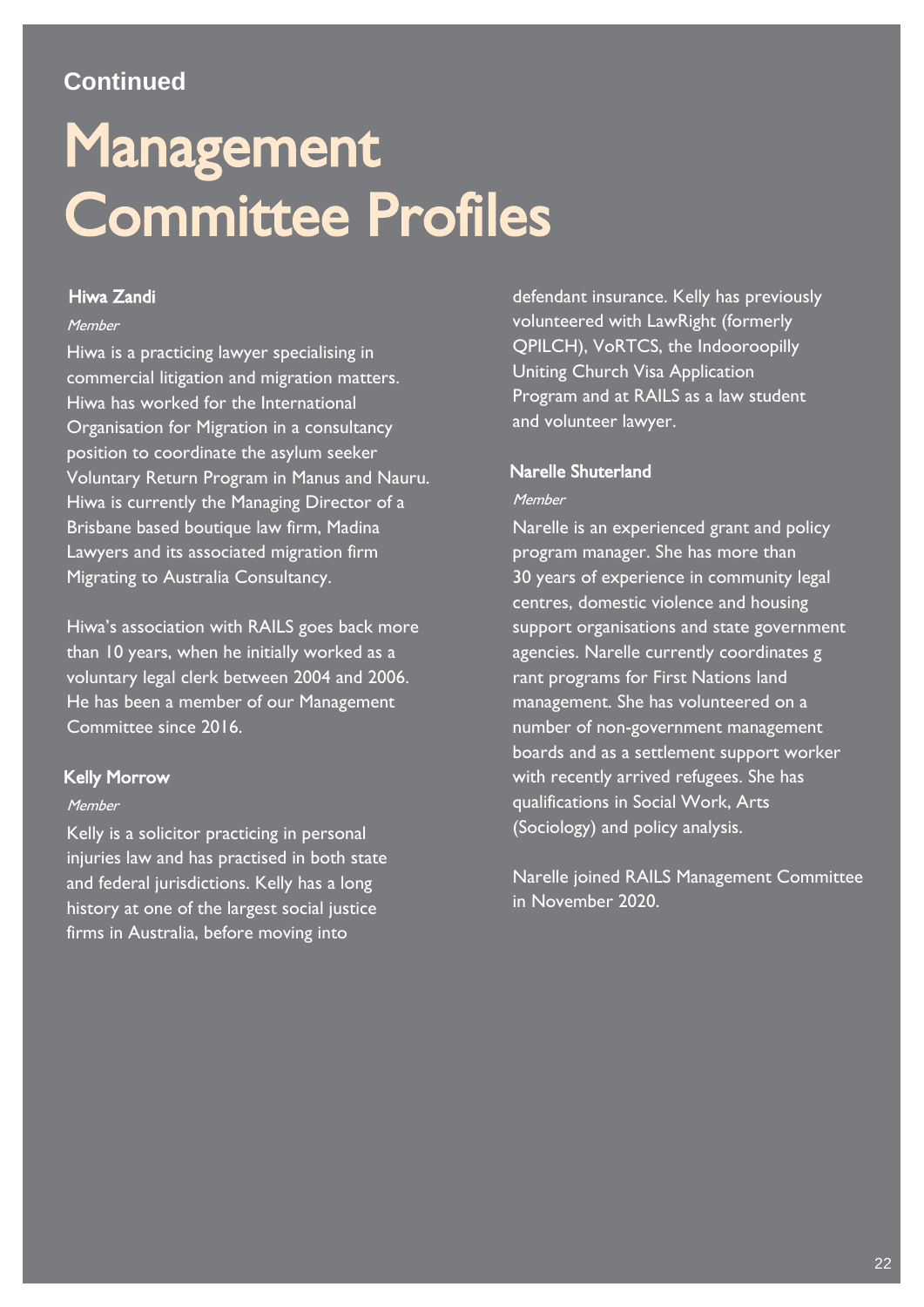# <span id="page-25-0"></span>**RAILS Staff Members**

Kylie McGrath – Executive Director and Principal Solicitor<br>Malathi Kanagasabapathy – Executive Director (until March 2021) **Robert Lachowicz - Education Officer Noel Reeves - Senior Supervising Solicitor** Noel Reeves - Senior Supervising Solicitor Susan Hogarth – Senior Supervising Solicitor Cristina Prieto Salvador – Operations Manager Mei Wang – Finance Officer

### Caseworkers

Abby liang - Solicitor Angus Francis – Solicitor Bernie Carrick – UAS Coordinator and Solicitor Bernie Carrick – UAS Coordinator and Solicitor **Bunu Gautam - Solicitor** Ebony Franzmann - Solicitor **Grace Prince - Migration Agent** Imke McCall - Solicitor Jee-Yeun (Valentina) Jung - Solicitor Lara Conlan-Kinsella – Solicitor Neha Vaidvanathan – Solicitor Rachael Molnar – Solicitor Rachael Molnar – Solicitor Stacey Parker – Pro Bono Coordinator and Solicitor Tim Madigan – Solicitor

**Support Staff**<br> **Anna Cavanagh –** Senior Intake Officer Anna Cavanagh – Senior Intake Officer Chi Nguyen – Paralegal, (until September 2020) Clare Carter – Paralegal Emma Fell – Legal Support Coordinator **Erin Allen – Paralegal<br>Latif Murtazawee – Paralegal**  $\mathbb{L}$ atif Murta $\mathbb{L}$ a $\mathbb{L}$ aralegal  $\mathbb{L}$  and  $\mathbb{L}$  extending  $\mathbb{L}$ Mu Shwe – Paralegal<br>Phoebe Nind - Paralegal Rachel Li - Administration and Intake Officer Rin Shimada – Senior Intake Officer. ran Shimada – Senior Intake Officer,  $\sum_{i=1}^{n}$ 

Ruby Chiswell – Receptionist<br>Smitha Mallya – Administration and Finance Officer, Support of the Mallya entry of the Mallya entry of the Finance Officer,  $\frac{1}{2}$  $($ until September 2020 $)$ 

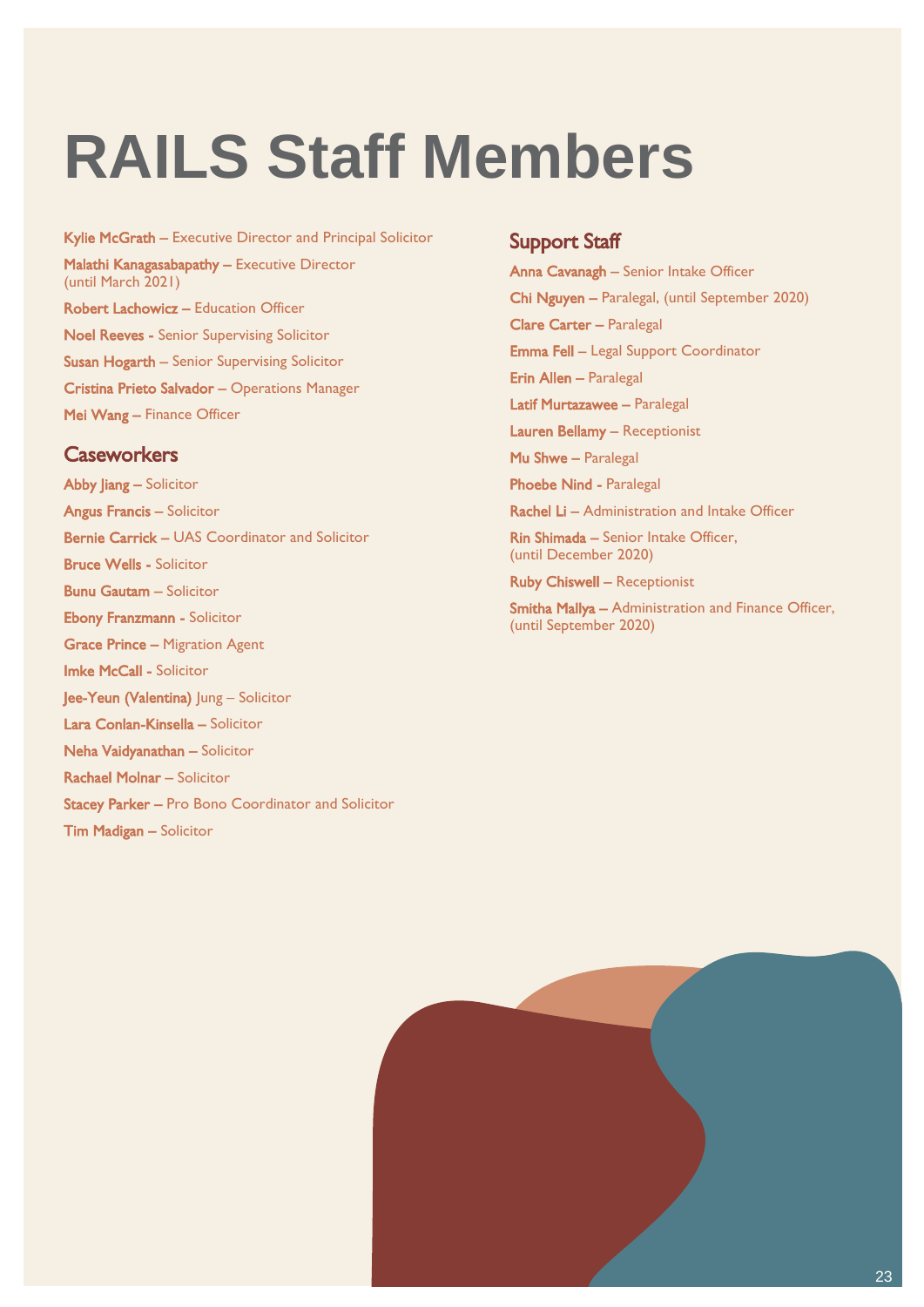# <span id="page-26-0"></span>**Thank you!**

Our committed and resilient team of pro bono law firms and barristers, volunteer lawyers and migration agents, day and evening volunteers, clinic and PLT students continued to assist our vulnerable clients through the ups and downs of social-distancing and lockdown restrictions this financial year. In particular, we thank *King and Wood*<br>*Mallesons* for continuing their secondment of Frin Allen **Mallesons** for continuing their secondment of Erin Allen<br>as practice assistant to our Unrepresented Asylum Seeker program throughout the financial year for a total of fifteen ,<br>months and *Herbert Smith Freehills* for urgently providing<br>secondee lawyer Fhony Franzmann to assist our casework secondee lawyer Ebony Franzmann to assist our casework<br>team with protection visa work for three months at the end of this financial year.

### RAILS is grateful for the hard work and dedication rails is grateful for the hard work and dedication of the hard work and dedication of the hard work and dedica<br>Of its pro bono firms harristers lawyers and migra of its productions, barristers, and productions, and migration agents including:

Allens for providing pro bono representation for judicial.<br>Peview proceedings review proceedings.<br>**Corrs Chambers Westgarth** for providing us with advice

Corris Chambers Westgarth for providing us with a decision of providing us with a discrete use of providing us<br>Con our contractual arrangements on our contractual arrangements.

MinterEllison for providing pro bono assistance to clients<br>who have experienced family violence, refugees seeking to reunify their families and other vulnerable clients and for the donation of hardware to RAILS.

Alexander Psaltis, Arron Hartnet, Hamish Clift, Gavin Rebetzke and Julian Gormly of counsel for providing pro bono opinions and acting as pro bono counsel for clients  $\frac{1}{2}$  with indicial review proceedings

Terry Fisher of Fisher Dore Lawyers for providing pro<br>bono representation for judicial review proceedings and bono representation for judicial review proceedings and<br>pro bono advice to a refugee regarding cancellation of pro bono advice to a regarding cancellation of the region of the cancellation of the cancellation of the cancellation of the cancellation of the cancellation of the cancellation of the cancellation of the cancellation of t

Caitlin White of Fisher Dore Lawyers and Jessi Galbraith of East Coast Immigration Consultants for representing clients with a review of their matters at the chemic with a review of their matters at the<br>Administrative Anneals Tribunal Administrative Appeals Tribunal.

Anthony Stolar, Solicitor from Stolar Law Pty Ltd;<br>Hendrik de Korte from TDK Law and Marg Le Sueur for Hendrik de Korte from TDK 2011 2012 1918 2019 2019 1919<br>Broviding Bro-bono migration advice to vulnerable clients

providing pro bono migration advice to vulnerable clients. **M4M Agency** for providing pro bono advice on our communications.

# Evening advice sessions volunteers<br>RAILS began as a volunteer advice service over 40 years

ago. Many volunteer solicitors, migration agents and students continue to give up their time and expertise to volunteer at our free Evening Advice Sessions. While the volunteer at our free Evening Advice Sessions. While the due to the pandemic, we used the time to introduce significant service improvements. The service recommenced in August 2020 on a semi-remote basis. The service takes place on Wednesday nights, to meet the need for access to justice in the migration space to the need for accept to the migration of the migration space for people who could not otherwise afford to see the seeking to see the seeking of the seeking to see the seeking of the seeking of the seeking of the seeking of the seeking of the seeking of the seeking of the seeking of legal advice.

# We thank the following EAS volunteers:<br>EAS Advisors

Anna Gunning Stevenson Bianca Chisari Darryl McNeill Elizabeth Collins-Fischer Emily Darling Emma Robinson Hendrik de Korte lennifer Samuta lessi Galbraith Joshua Sharman-Selvidge Katherine Keane Kieran O'Brien Marcus de Witt Ryall Marg Le Sueur Narendra Sharma Prataph Lakshmanam Roya Majd Sastha Saniava **William Markwell** 

### **EAS Coordinators**

Alexander Russel **Rella Nguven** Dominic Wa George Carrington Isabella Ridout Ioe Williamson

### Unrepresented Asylum Seeker Program statement clinic firms and volunteers

Our Unrepresented Asylum Seeker (UAS) program runs evening Statement Clinics for Temporary Protection and Safe Haven Enterprise visa re-applicants. The pro bono and volunteer support for this service has been inspiring in this extremely complex and challenging area of  $\frac{1}{2}$  in this extremely complex and challenging area of  $\frac{1}{2}$ migration law.

We thank our UAS partner law firms, Allens, Herbert<br>Smith Freehills and King & Wood Mallesons for providing pro bono lawyers to assist this extremely vulnerable pro bono lany sistematic this end since youngers assistant cohort of people seeking asylum.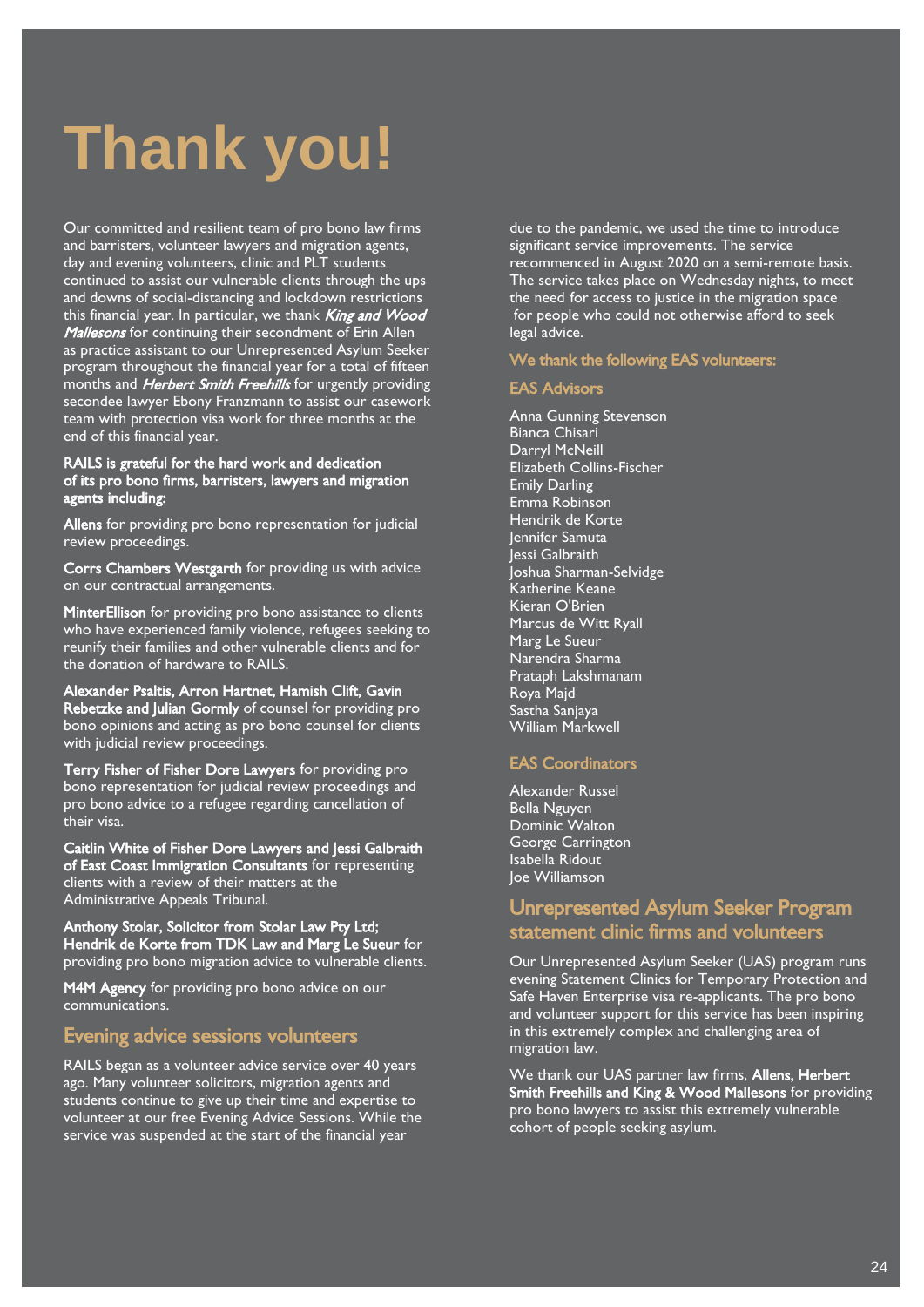## **Continued**

# Thank you!<br>We also thank the following individual volunteer

# lawyers:

### Allens

Alana Humphris **Corin Morcom** Georgia Iones Georgie Bills Inez Botta-Stanwell Iulia Egarr Maaike York  $M_{\Theta}$ g H $\Omega$ gan  $\sim$   $\sim$   $\sim$   $\sim$ 

### **Herbert Smith Freehills**

Tatsuki Shiratsuchi Stebin Sam Henry Meehan Sandy Smith Georgia Williams Maritsa Samios **Gavin Davies Elise Higgs** Ebony Franzmann Samara Cassar Jamilla Wynter Jessica Downing-Ide Patrick Cross Allira leffrey Natalie Lesco Lauren McDonald Molly McInerney **Emily Reyher** Matt Wertheimer Ethan Hyde Soeun Hong Soeun Hong

### **King and Wood Mallesons**

Alexandra Jule Georgia Sullivan Jordan Waldock Julius Moller Kate Cincotta Max Ziukelis Ruthvik Rao Sacha Kemp Tegan Tucker Tegan Tucker

Day legal and administration volunteers, PLT students and legal clinic students provide much needed support to our legal clinic students provide much needed support to our<br>staff We thank the following: staff. We thank the following:

# Day legal and administration volunteers

Alexandra Richards Andrew Butler Andrew Butler<br>Andre Luu

Chi Nguyen<br>Connor Bennett Elisabeth Ann Young Elle Ko Emma MacDonald Georgia Alderton Glennis Gill Grace Desoe Grace O'Shannessy<br>Harrison Bass Harrison Bass India Paul **Isaac Ford** Ivana Daskalovic Jacob Currie Jennifer Messieh lesse To Jodie Chapman Kate Dowse Kirsten Cribb Lauren Bellamy Lauren Giles Lilly Nauven Lilly 1997<br>Marisol Gari Markella Voulcaris Michelle Tan Mu Shwe Nellie Gordon Nicholas Walker Nikul Sharma Nishat Khan Noemi Gonzalez-Salas Panashe Muzira Paola Ovalle Patricia Pador Patricia Riddle Patrick Fogarty Rachel Li Rosie Cavdarski Sadia Azizi Sophie Hill Stephanie Cook Talya Bolge Thien-Tam Nguyen Thomas Bell Thomas Choo Trinh Tan Yosun (Stephanie) Jung **PLT students** 

Latif Murtazawee Vania Serbedz

### **Fundraising and communications volunteers**

Aimi Gordon<br>Elisabeth Fritz-Joughin Elly Torres<br>Flly Torres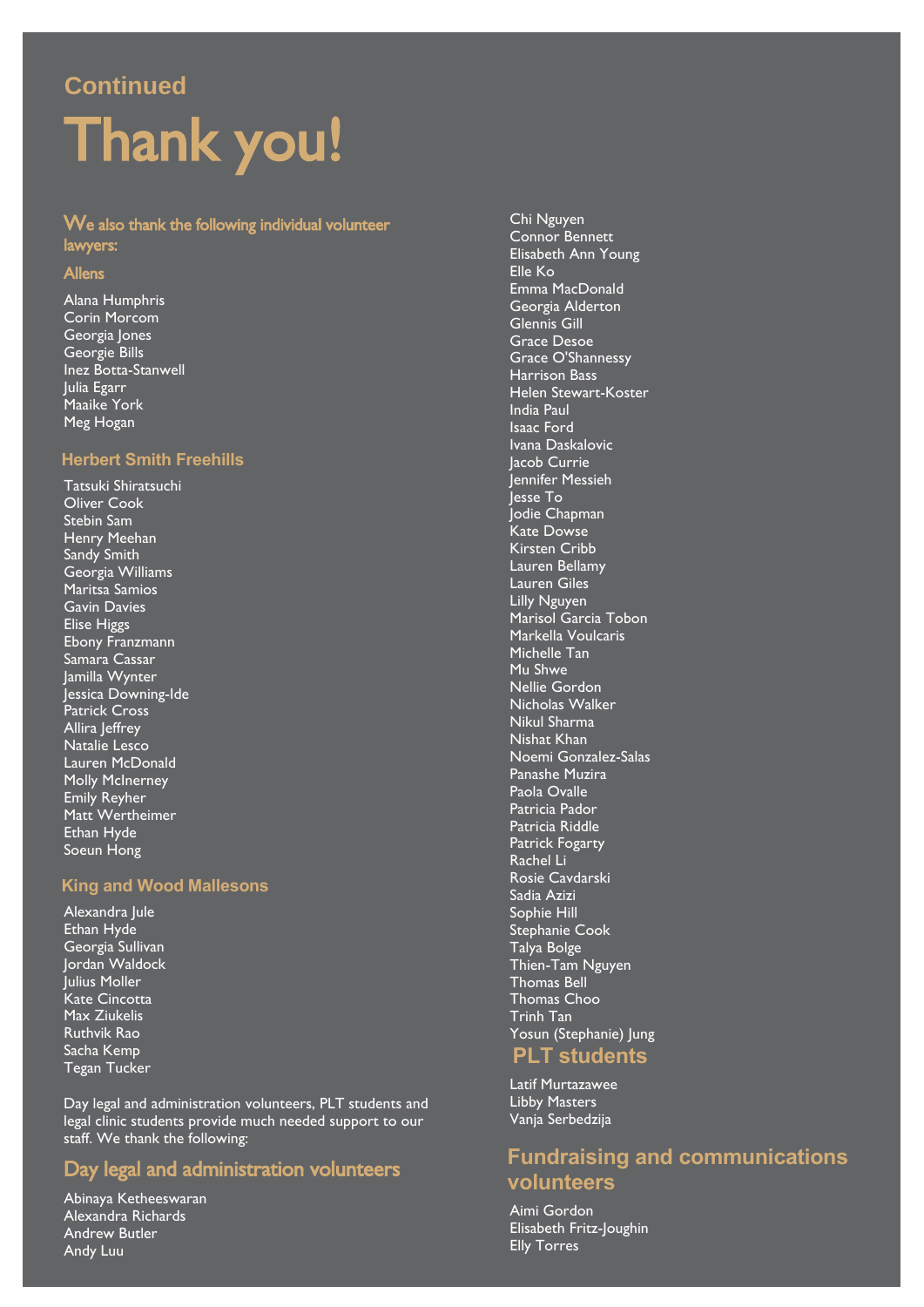### **Continued**

# **Thank you!**<br>University student clinics

### **University of Queensland 2020 Semester 2**

**Charlotte Whan**<br>Eleanor Gordon Francesca Harris Georgia Alderton Grace Vogler Helen Stewart-Koster Nicholas Walker Rosie Cavdarki

### **2021 Semester 1**

Andy Luu<br>Caroly<u>n Cormack</u> Emma MacDonald Hui Hui Michelle Tan Jacob Currie Kirsten Cribb Kirsten McRuvie Michael Fielding Nyenyezi Murhi Patrick Fogarty **Riley Harland** rmey Harland<br>Rory McFadd

### **Griffith University**

### **2020 Semester 2**

Caitlin Degraaf Mahan Nouri Nicholle Triandis Sophie Somerville Wilson Redman

### **2021 Semester 1**

Addison Scott Iames Harcombe Elle Ko Neda Khademazad

### **Queensland University of Technology**

Agalya Rajendra  $\overline{Z}$ hen Wu

Our pro bono programs enable us to assist far more<br>clients than through staff alone, showing that we can make our limited resources stretch a long way! our limited resources stretch a long way!

### **We also thank …**

University of Queensland and Griffith University for partnering with us to deliver student clinics.

UO Pro Bono Centre and OUT Law Student Legal Education Clinics for assisting with the delivery of legal education to refugee and culturally and linguistically diverse communities.

### **Our CPD program guest speakers:**

Carly Hanson, Community Legal Centres Queensland **Tribunal** Matt Black, Ouay 11 Chambers Philip Duncan, Newland Chase Australia Stafford Shepherd, Oueensland Law Society Theo Tavoularis, Senior Member of the Administrative Appeals Tribunal Appeals Tribunal

### **Our long-standing community partners:**

Access Community Services Ltd<br>Australian Red Cross **BRASS Network** CatholicCare Centacare FNO Communify **Community Leaders Gathering** Community Legal Centres Queensland Community Legal Centres Australia Ethnic Communities Council Queensland Immigrant Women's Support Service Inala Community House Indooroopilly Uniting Church LawRight Legal Aid Queensland Multicultural Australia QPASTT - The Queensland Program of Assistance to Survivors of Torture and Trauma Queensland University of Technology Refugee Association of Logan Refugee Council of Australia Romero Centre Salvos Legal South's Community Hub Townsville Multicultural Support Group Townsville Multicultural Support Group Women's Legal Service Queensland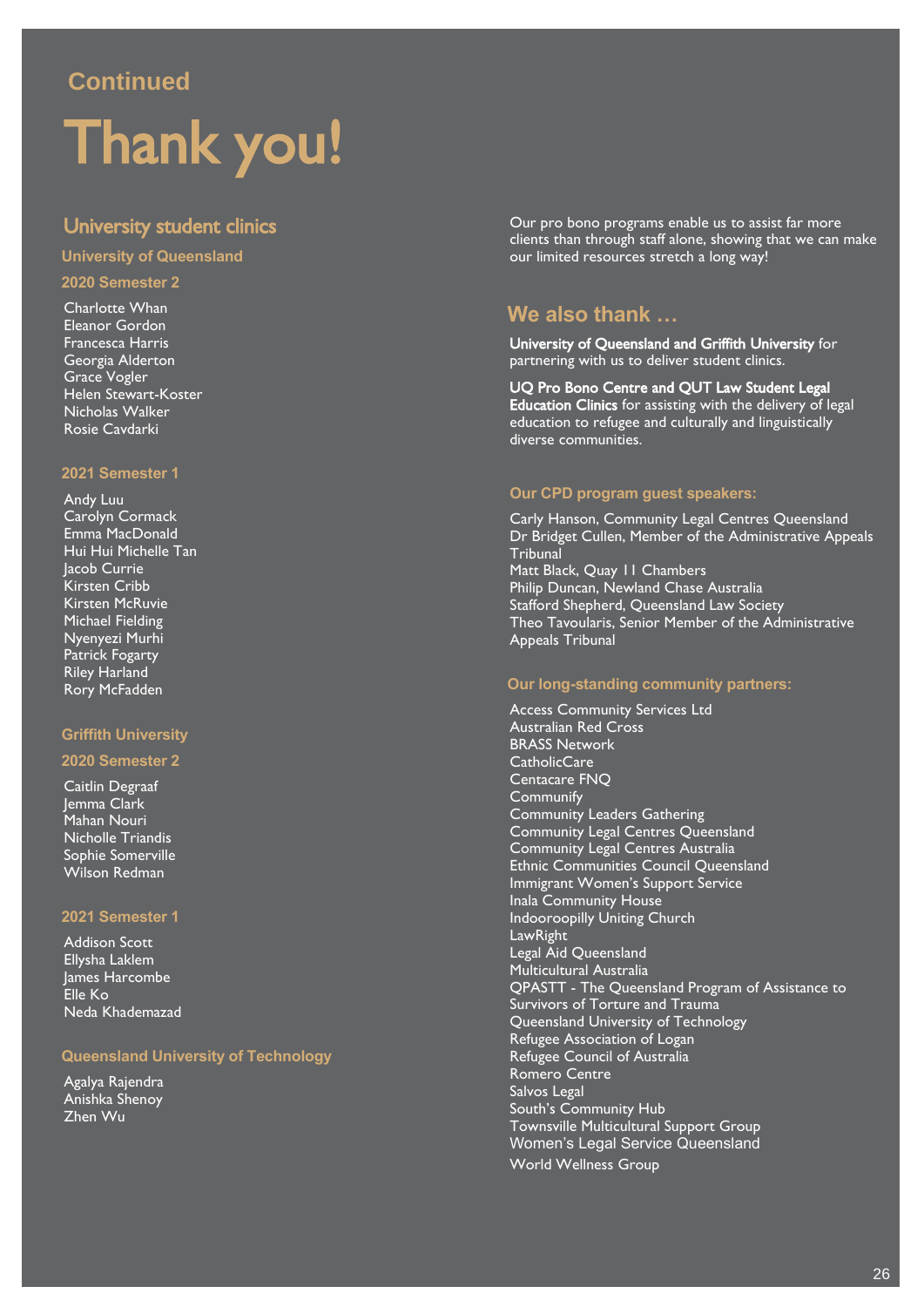

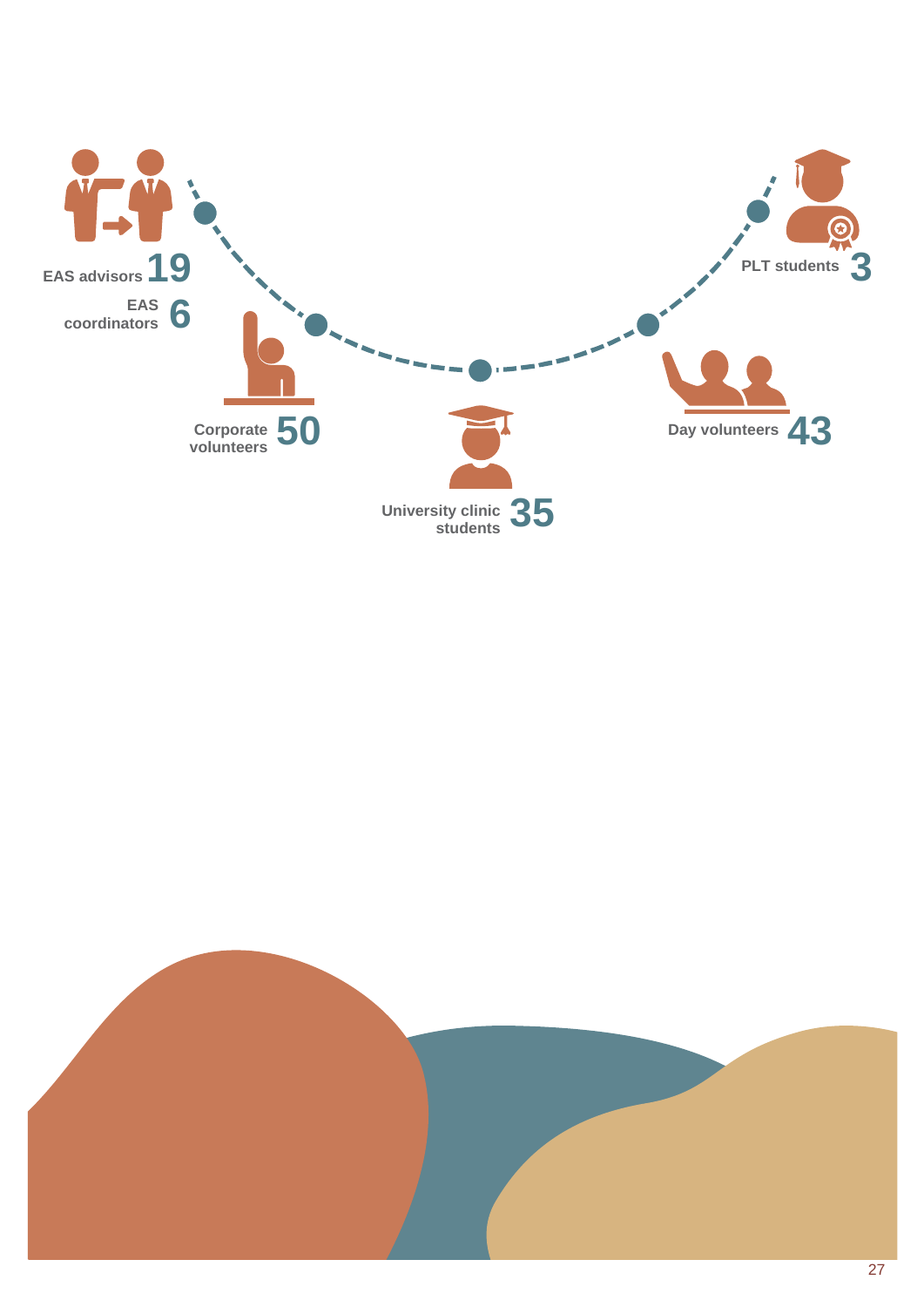# OUR VISION

Fair and humane justice system for the most vulnerable

# OUR MISSION

Empower the most vulnerable refugees, asylum seekers and migrants through legal assistance, education and advocacy

# OUR VALUES

Social Justice Expertise Client-centered

Ethical Practice

Inclusive